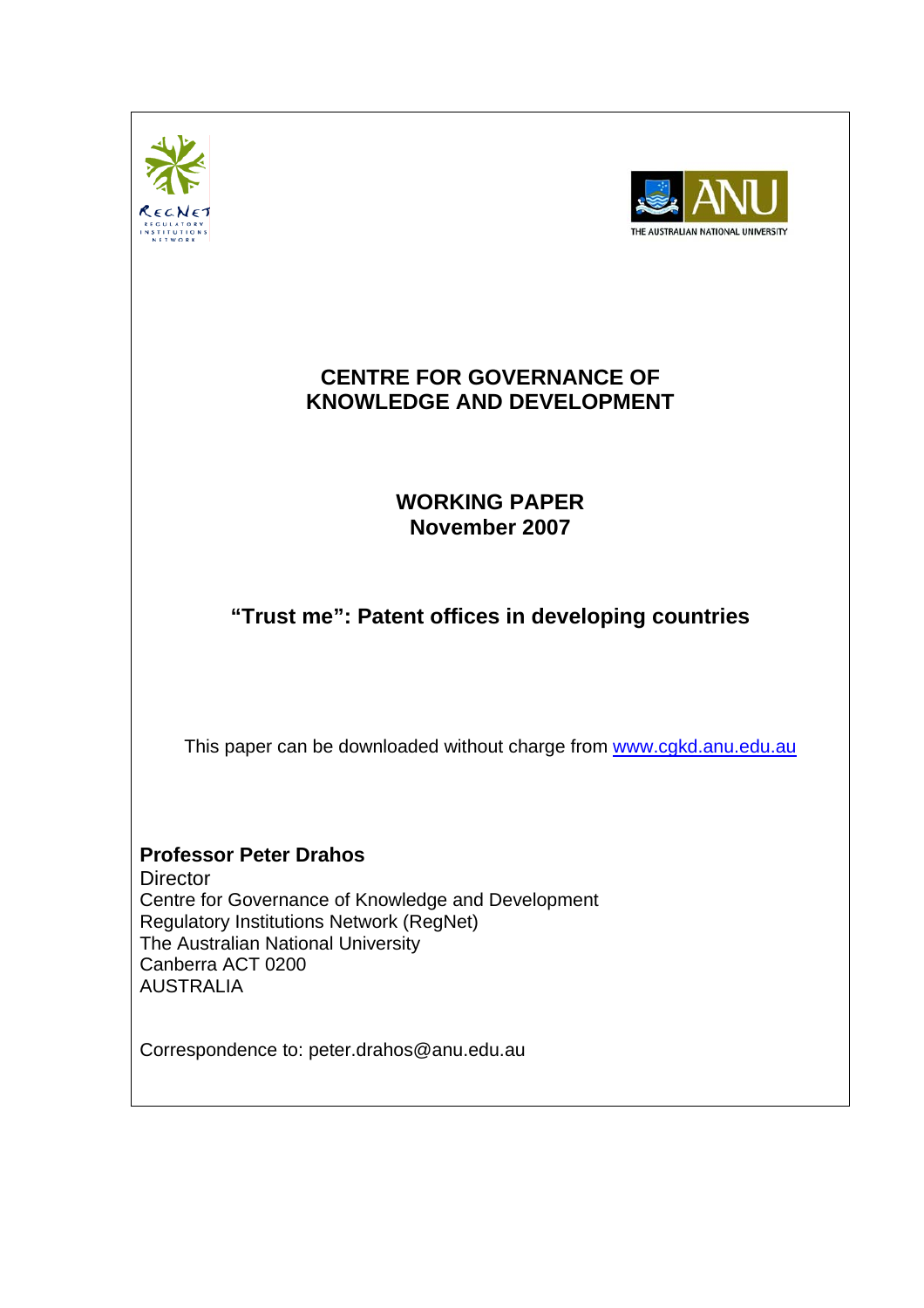#### **"Trust me": Patent offices in developing countries**

## Peter Drahos

Patent rules matter to the structure and evolution of pharmaceutical markets. If they did not pharmaceutical multinationals would not spend resources on their globalization and content. The role of pharmaceutical multinationals in shaping the patent provisions of the Agreement on the Trade-Related Aspects of Intellectual Property Rights (TRIPS) has been well documented.<sup>1</sup> The contributions of developing country coalitions and non-governmental organizations (NGOs) in the World Trade Organization (WTO) on TRIPS and access to medicines have also been studied. $2$ 

One actor, the patent office, has largely escaped detailed scrutiny in the literature that has grown around intellectual property and access to medicines. There is an obvious explanation. Patent offices are administrative bodies. They administer patent standards that are decided and defined by others – the courts, legislatures or the executive acting in the context of treaty negotiation. For those interested in the structural reform of pharmaceutical markets, reforming patent office administration

<span id="page-1-0"></span><sup>&</sup>lt;sup>1</sup> MICHAEL RYAN, KNOWLEDGE DIPLOMACY: GLOBAL COMPETITION AND THE POLITICS OF INTELLECTUAL PROPERTY (1998); PETER DRAHOS WITH JOHN BRAITHWAITE, INFORMATION FEUDALISM: WHO OWNS THE KNOWLEDGE ECONOMY? (2002); DUNCAN MATTHEWS, GLOBALISING INTELLECTUAL PROPERTY RIGHTS (2002); SUSAN K. SELL, PRIVATE POWER, PUBLIC LAW: THE GLOBALIZATION OF INTELLECTUAL PROPERTY RIGHTS (2003).

<span id="page-1-1"></span> $^2$  GLOBAL INTELLECTUAL PROPERTY RIGHTS: KNOWLEDGE ACCESS AND DEVELOPMENT (Peter Drahos & Ruth Mayne eds., 2002); John S. Odell & Susan K. Sell, *Reframing the issue: the WTO coalition on intellectual property and public health, 2001*, *in* NEGOTIATING TRADE: DEVELOPING COUNTRIES IN THE WTO AND NAFTA 85 (John S. Odell, ed., 2006).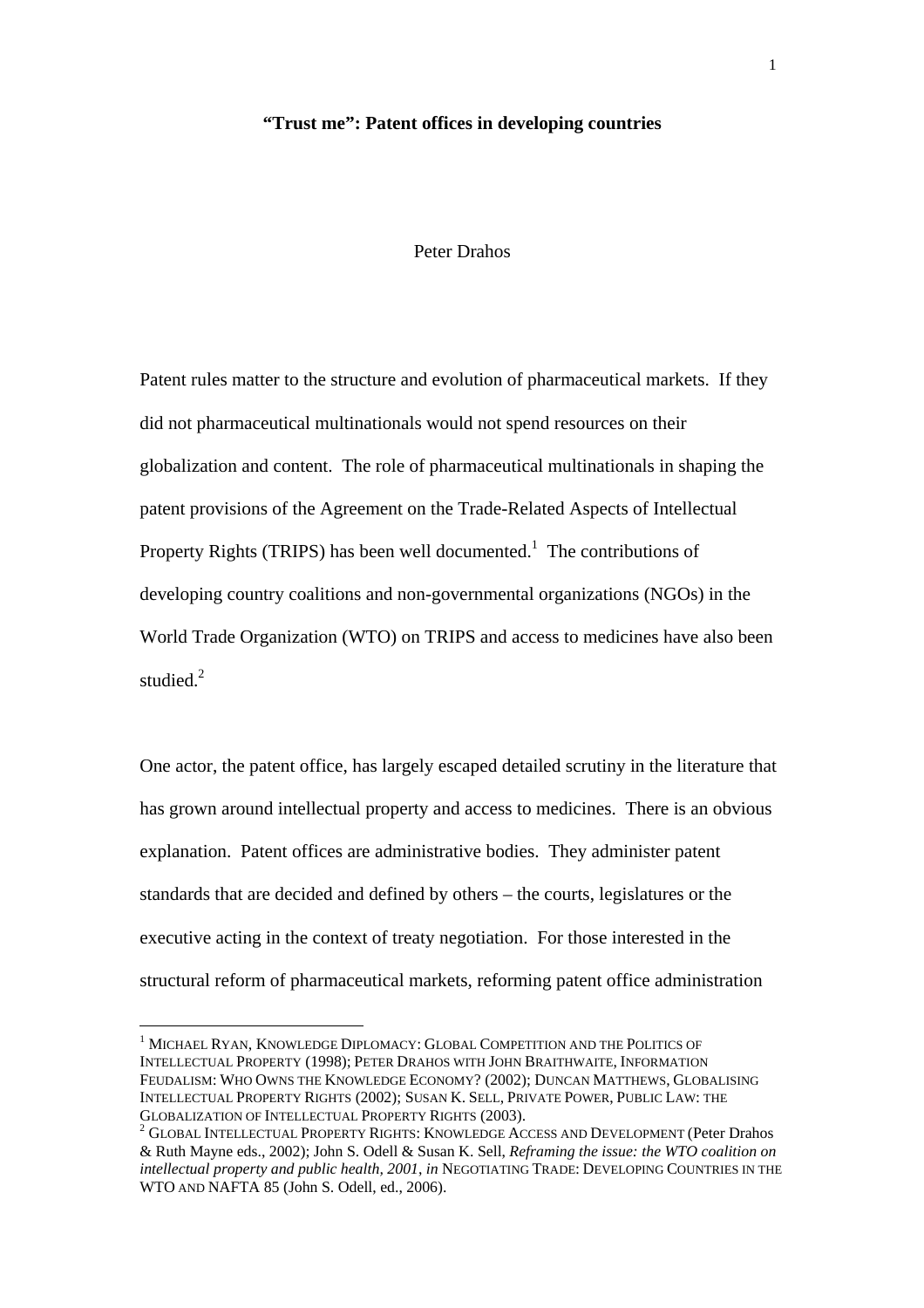has not been a high priority. Instead the emphasis has been on encouraging the use of TRIPS standards in ways that are consistent with protecting public health, $3$  on developing counter-strategies to the use of free trade agreements to impose TRIPS plus standards,<sup>4</sup> as well as putting forward new structural approaches<sup>5</sup> or policy ideas that make more efficient use of existing patent structures.<sup>6</sup>

This set of priorities by those working on the patent dimensions of access to medicines is the right set. But, as this article will show, the routine operations of patent offices matter to the maintenance of pharmaceutical markets. Most patents will not be litigated and most will not be opposed where a country has a pre-grant or post-grant opposition system.<sup>[7](#page-2-4)</sup> It follows that the vast majority of patents begin and end their life in a patent office (either because the term of grant expires or the patent is not renewed). It is the daily patent office routines of a country that determine the buildup of patents in an economy, including pharmaceutical patents. Pharmaceutical patenting has, as in other areas of technology, increased.<sup>[8](#page-2-5)</sup> Important for present purposes is the technical assistance provided by the European Patent Office  $(EPO)^9$  $(EPO)^9$ ,

<span id="page-2-0"></span> $^3$  Sisule F. Musungu et al., Utilizing TRIPS Flexibilities for Public Health Protection THROUGH SOUTH-SOUTH REGIONAL FRAMEWORKS (2004). 4

<span id="page-2-1"></span>For an overview see FREDERICK M. ABBOTT, *The Cycle of Action and Reaction: Developments and Trends in Intellectual Property and Health, in* NEGOTIATING HEALTH: INTELLECTUAL PROPERTY AND ACCESS TO MEDICINES, 27 (Pedro Roffe et al. eds., 2006).

<span id="page-2-2"></span><sup>&</sup>lt;sup>5</sup> Such structural approaches tend to rely on treaties. See, for instance, the proposal by Hubbard and Love for a treaty on research and development. Tim Hubbard & James Love, *A new trade framework for global healthcare R&D*, 2 PLOS BIOLOGY 147 (2004).

<span id="page-2-3"></span>See, for example, KEVIN OUTTERSON, *Patent Buy-Outs for Global Disease Innovations for Low-and Middle-Income Countries*, 32 AM. J.L. & MED. 159 (2006). 7

<span id="page-2-4"></span><sup>&</sup>lt;sup>7</sup> Based on US and European figures it seems that between and  $1-2%$  of patents will be litigated. The opposition rate at the EPO for 1981–1998 was 8.3%. See STUART J. H. GRAHAM et al., *Patent Quality Control: A Comparison of U.S. Patent Re-examinations and European Patent Oppositions, in* PATENTS IN THE KNOWLEDGE-BASED ECONOMY, 74, 89 & 91 (Wesley M. Cohen & Stephen A. Merrill eds.,  $2001$ ).

<span id="page-2-5"></span><sup>&</sup>lt;sup>8</sup> Patenting in the drugs and medical area is one of the big winners in terms of numbers of patents granted. By the end of the 1990s this area accounted for 10% of all patents granted in the US. See BRONWYN HALL ET AL., THE NBER PATENT [CITATION DATA FILE:](http://papers.nber.org/papers/w8498.pdf) LESSONS, INSIGHTS AND METHODOLOGICAL TOOLS. [13 \(NBER Working Paper No. 8498, 2001\).](http://papers.nber.org/papers/w8498.pdf)

<span id="page-2-6"></span><sup>&</sup>lt;sup>9</sup> The EPO describes each year's technical assistance in its annual reports.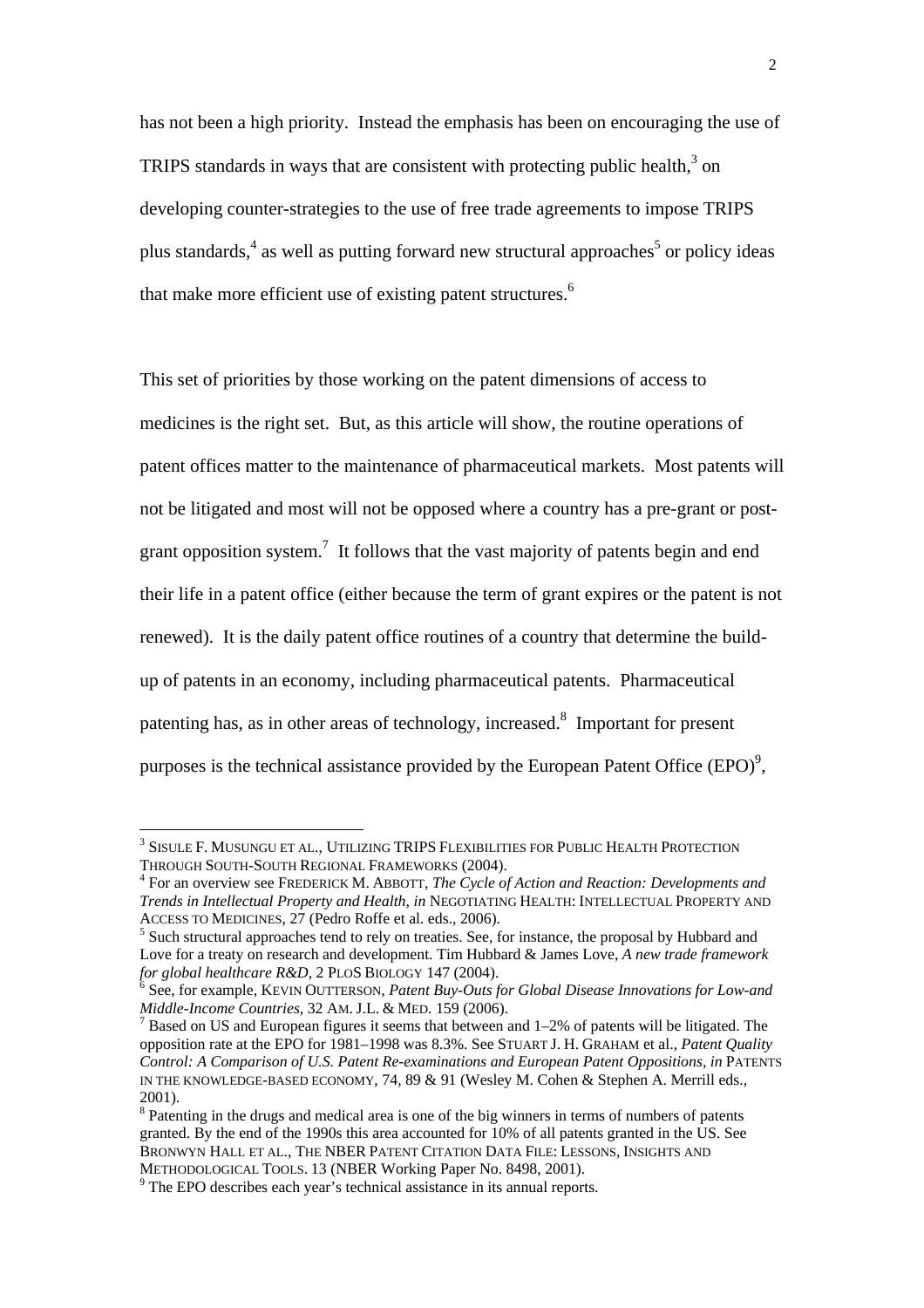the Japanese Patent Office  $(JPO)^{10}$  and the United States Patent and Trademark Office  $(USPTO)<sup>11</sup>$  to developing countries. This technical assistance enables, as we shall see, technocratic trust to grow between the office providing the assistance and the office receiving it (the trust giver). Technocratic trust influences decision-making processes of trust-giving offices. These decisions help to maintain the structure of patent-regulated pharmaceutical markets, a structure that is based on the fact that patents constitute an opportunity for the owner to pursue economic rents. It follows that maximizing patent owners will track markets in which the rents are the greatest. This leads to problems of access to medicines in developing countries.<sup>12</sup> For present purposes structure is being used to refer to those rules that affect the long-term incentives and strategies of interacting players in a given market. Patents rules are structural rules in this sense because they offer companies long-term incentives to invest in the development of technologies under conditions of uncertainty. It has long been recognised that patents may be central to the acquisition of dominance by a  $firm.<sup>13</sup>$  This is especially so in the pharmaceutical sector where there may be cases where there is global demand for a product for which there is no or little

<span id="page-3-0"></span> $10$  The Japanese Patent Office website describes an extensive technical assistance program. INFORMATION FOR 2005: ASSISTANCE TO DEVELOPING COUNTRIES,

[http://www.jpo.go.jp/torikumi\\_e/kokusai\\_e/asia\\_ip\\_e/apip\\_tope.htm](http://www.jpo.go.jp/torikumi_e/kokusai_e/asia_ip_e/apip_tope.htm); INFORMATION FOR 2005: OUTLINE OF COOPERATION, [http://www.jpo.go.jp/torikumi\\_e/kokusai\\_e/asia\\_ip\\_e/apip\\_hajimenie.htm;](http://www.jpo.go.jp/torikumi_e/kokusai_e/asia_ip_e/apip_hajimenie.htm) INFORMATION FOR 2005: HUMAN RESOURCE DEVELOPMENT,

[http://www.jpo.go.jp/torikumi\\_e/kokusai\\_e/asia\\_ip\\_e/apip\\_1e-top.htm;](http://www.jpo.go.jp/torikumi_e/kokusai_e/asia_ip_e/apip_1e-top.htm) INFORMATION FOR 2005: INFORMATION PROCESSING, [http://www.jpo.go.jp/torikumi\\_e/kokusai\\_e/asia\\_ip\\_e/apip\\_2e-top.htm;](http://www.jpo.go.jp/torikumi_e/kokusai_e/asia_ip_e/apip_2e-top.htm) INFORMATION FOR 2005: EXAMINATION,

[http://www.jpo.go.jp/torikumi\\_e/kokusai\\_e/asia\\_ip\\_e/apip\\_3e.htm;](http://www.jpo.go.jp/torikumi_e/kokusai_e/asia_ip_e/apip_3e.htm) INFORMATION FOR 2005: ACTIVITIES BY COUNTRY [http://www.jpo.go.jp/torikumi\\_e/kokusai\\_e/asia\\_ip\\_e/apip\\_4e.htm;](http://www.jpo.go.jp/torikumi_e/kokusai_e/asia_ip_e/apip_4e.htm) INFORMATION FOR 2005: DISPATCH OF IP EXPERTS,

[http://www.jpo.go.jp/torikumi\\_e/kokusai\\_e/asia\\_ip\\_e/apip\\_5e-top.htm;](http://www.jpo.go.jp/torikumi_e/kokusai_e/asia_ip_e/apip_5e-top.htm) INFORMATION FOR 2005: SYMPOSIA, [http://www.jpo.go.jp/torikumi\\_e/kokusai\\_e/asia\\_ip\\_e/apip\\_6e.htm;](http://www.jpo.go.jp/torikumi_e/kokusai_e/asia_ip_e/apip_6e.htm) INFORMATION FOR 2005: STATISTICAL DATA, [http://www.jpo.go.jp/torikumi\\_e/kokusai\\_e/asia\\_ip\\_e/apip\\_7e-top.htm](http://www.jpo.go.jp/torikumi_e/kokusai_e/asia_ip_e/apip_7e-top.htm); INFORMATION FOR 2005: RELATED WEB SITES,<br>http://www.jpo.go.jp/torikumi\_e/kokusai\_e/asia\_ip\_e/apip\_8e.htm.

<span id="page-3-1"></span><sup>&</sup>lt;sup>[11](http://www.jpo.go.jp/torikumi_e/kokusai_e/asia_ip_e/apip_8e.htm)</sup> The USPTO lists its technical assistance in its annual reports. See USPTO ANNUAL REPORTS, *available at http://www.uspto.gov/web/offices/com/annual/index.html* 

<span id="page-3-3"></span><span id="page-3-2"></span><sup>&</sup>lt;sup>12</sup> See Jean O. Lanjouw, *A New Global Patent Regime For Diseases: U.S. and International Legal Issues*, 16 HARV. J.L. & TECH. 85, 88–89 (2002); Hannah E. Kettler, *Using Intellectual Property Regimes to Meet Global Health R&D Needs*, 5 J. WORLD INTELL. PROP. 655, 656–59 (2002).<br><sup>13</sup> MICHAEL A. UTTON, MARKET DOMINANCE AND ANTITRUST POLICY 29–30 (2003).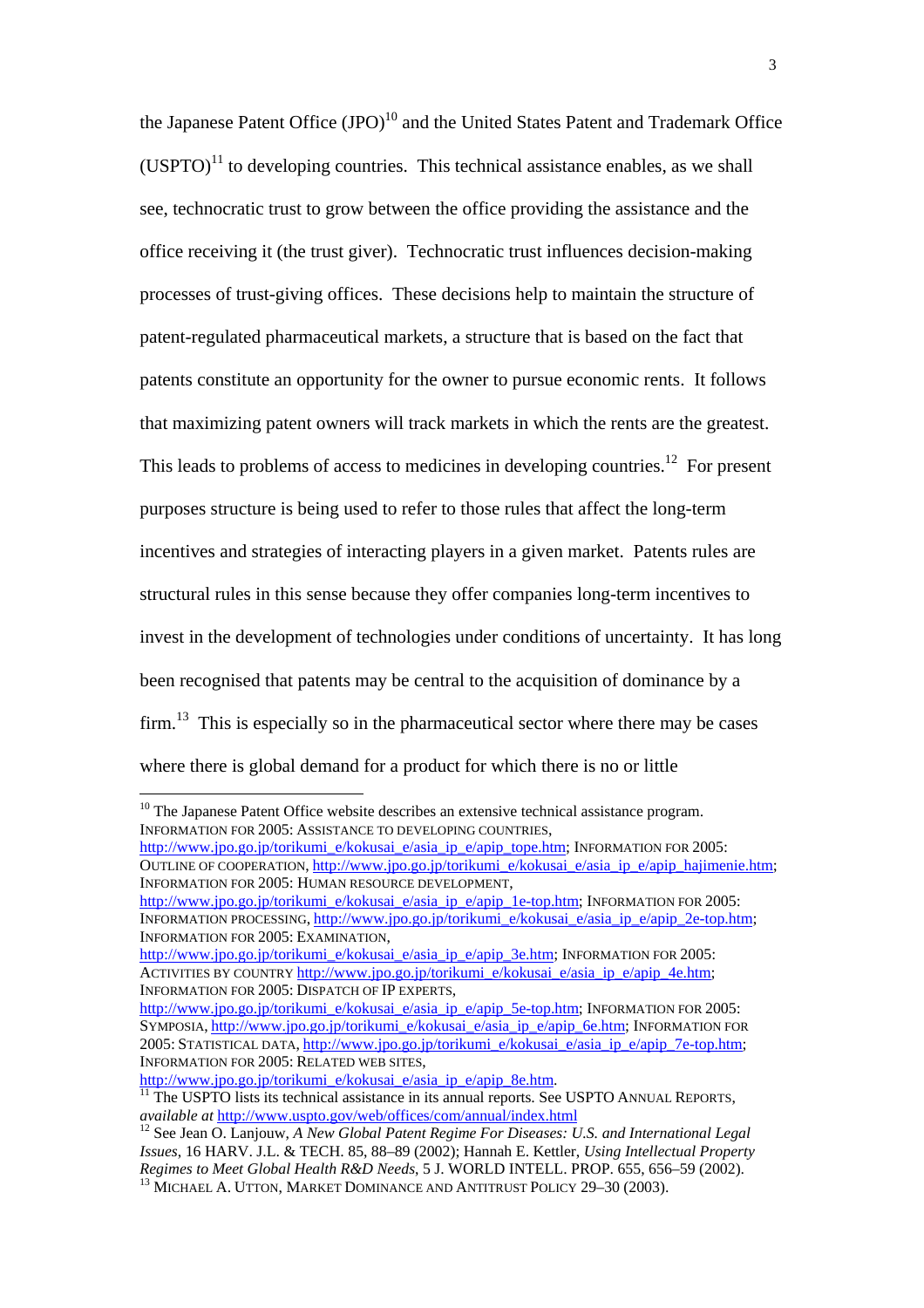substitutability.<sup>14</sup> This article focuses on the role that patent offices play in the maintenance of structure, a role that has received much less attention than the impact of patent rules on the acquisition of market dominance by firms. Drawing attention to this maintenance function of patent offices in developing countries is the main purpose of this article.

A subsidiary purpose is to suggest that developing country policy makers should pay more attention to what happens in their patent offices. As will become clear, developing country patent offices have been integrated into a system of international patent administration in which the grant of low-quality patents by major patent offices is a daily occurrence.<sup>15</sup> Developing countries for the most part have only had modest success in influencing the evolution of standards at the international level.<sup>16</sup> They have little prospect of influencing the standards of patent examination in the EPO, JPO and the USPTO, even though those standards impact on the work of their own patent offices. Under these circumstances developing countries should be thinking about ways to mitigate or prevent the consequences of poor quality patents in the pharmaceutical sector.

<span id="page-4-2"></span>

<span id="page-4-0"></span><sup>&</sup>lt;sup>14</sup> Studies reveal a high degree of market concentration in the markets of major therapeutic categories, suggesting little or no drug substitutability. See DAVID SCHWARTZMAN, INNOVATION IN THE PHARMACEUTICAL INDUSTRY (1976). Vernon's study of 18 therapeutic markets suggests that a relatively small number of companies dominate sales in the individual therapeutic markets. See John M. Vernon *Concentration, Promotion, and Market Share Stability in the Pharmaceutical Industry, in*

<span id="page-4-1"></span><sup>19</sup> THE JOURNAL OF INDUSTRIAL ECONOMICS 246–266 (1971). 15 For concerns about the quality of the work of the USPTO see John L. King, *Patent Examination Procedures and Patent Quality*, *in* PATENTS IN THE KNOWLEDGE-BASED ECONOMY 54 (Wesley M. Cohen & Stephen A. Merrill eds., 2001). Within the EPO itself there are considerable doubts about the quality of its work. See QUALITY OF EXAMINATION AT THE EPO (Staff Union of the European Patent Office, 2004). National patent offices in Europe have suggested that improving patent quality through the introduction of a European Quality Management System is a key priority. See Dutch paper on the strategy debate, EUROPEAN PATENT OFFICE, DUTCH PAPER ON THE STRATEGY DEBATE, CA/68/06, Munich 15.02.2006, [http://ac.european-patent-](http://ac.european-patent-office.org/strategy_debate/documentation/pdf/ec06068.pdf)

[office.org/strategy\\_debate/documentation/pdf/ec06068.pdf.](http://ac.european-patent-office.org/strategy_debate/documentation/pdf/ec06068.pdf). [16](http://ac.european-patent-office.org/strategy_debate/documentation/pdf/ec06068.pdf) Peter Drahos, *Developing Countries and International Intellectual Property Standard-Setting*, 5 J. WORLD INTELL. PROP., 765 (2002).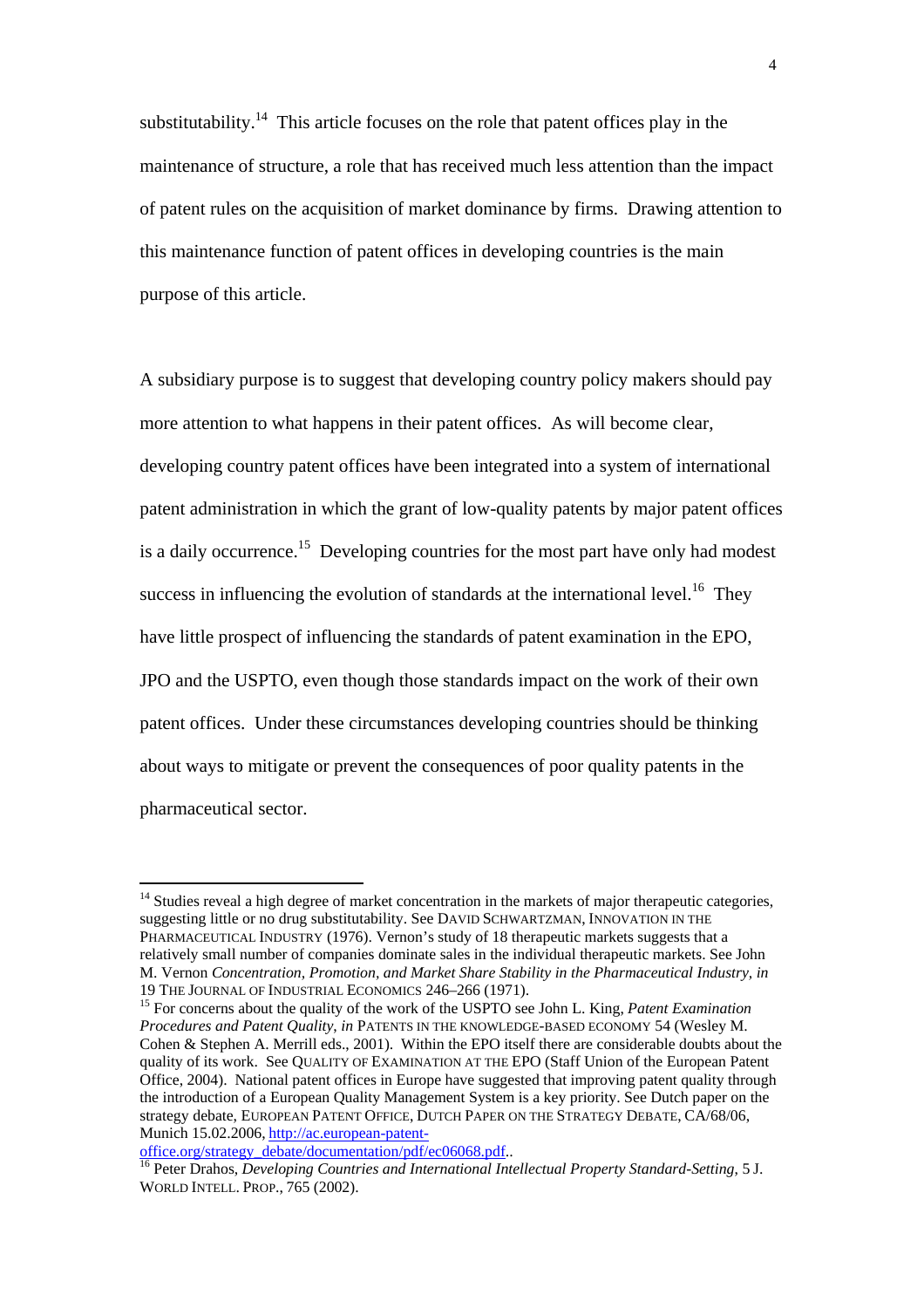The rest of this article is set out in the following way. Section 1 draws attention to the leadership of the EPO, the JPO and the USPTO in patent administration. Using the example of the EPO, section 2 shows how technical assistance causes technocratic trust to grow between offices. Section 3 draws attention to the effects of technocratic trust. Section 4 shows why strategies for the regulation of developing country patent offices have to be developed and Section 5 outlines two such strategies.

#### **1. The Age of the Trilaterals**

 $\overline{a}$ 

At the beginning of the  $21<sup>st</sup>$  century, three patent offices receive the bulk of patent applications and issue most patents: the USPTO, the EPO and the JPO. Collectively they are referred to as the Trilateral Offices.<sup>17</sup> Of the 5.5 million patents in force at the end of 2004, 83% were in force in the US, Japan and the member countries of the European Patent Convention.<sup>18</sup>

The story of the Trilaterals is one of informal co-operation that becomes grounded in bilateral memoranda of understanding between the USPTO and the EPO in June 1982 and the USPTO and the JPO in 1983. From 1983 onwards the Trilaterals have continued to sign annual memoranda of understanding (MOUs), deepening and

<span id="page-5-0"></span> $17$  For example, the Trilateral Offices accounted for approximately 57% of total number of patents granted worldwide in 2004. See for USPTO and JPO statistics *Worldwide Patent Activities*, [http://www.trilateral.net/tsr/tsr\\_2005/](http://www.trilateral.net/tsr/tsr_2005/) and for EPO statistics see [http://www.epo.org/about](http://www.epo.org/about-us/office/annual-reports/2004/statistics.html)[us/office/annual-reports/2004/statistics.html](http://www.epo.org/about-us/office/annual-reports/2004/statistics.html) For patents granted worldwide see http://www.wipo.int/ipstats/en/statistics/patents/patent\_report\_2007.html For the historical background of the Trilateral Offices see<http://www.trilateral.net/background/>. 18 See the TRILATERAL STATISTICAL REPORT, 2005 ed., 5, *available at*

<span id="page-5-1"></span>[http://www.trilateral.net/tsr/tsr\\_2005/.](http://www.trilateral.net/tsr/tsr_2005/)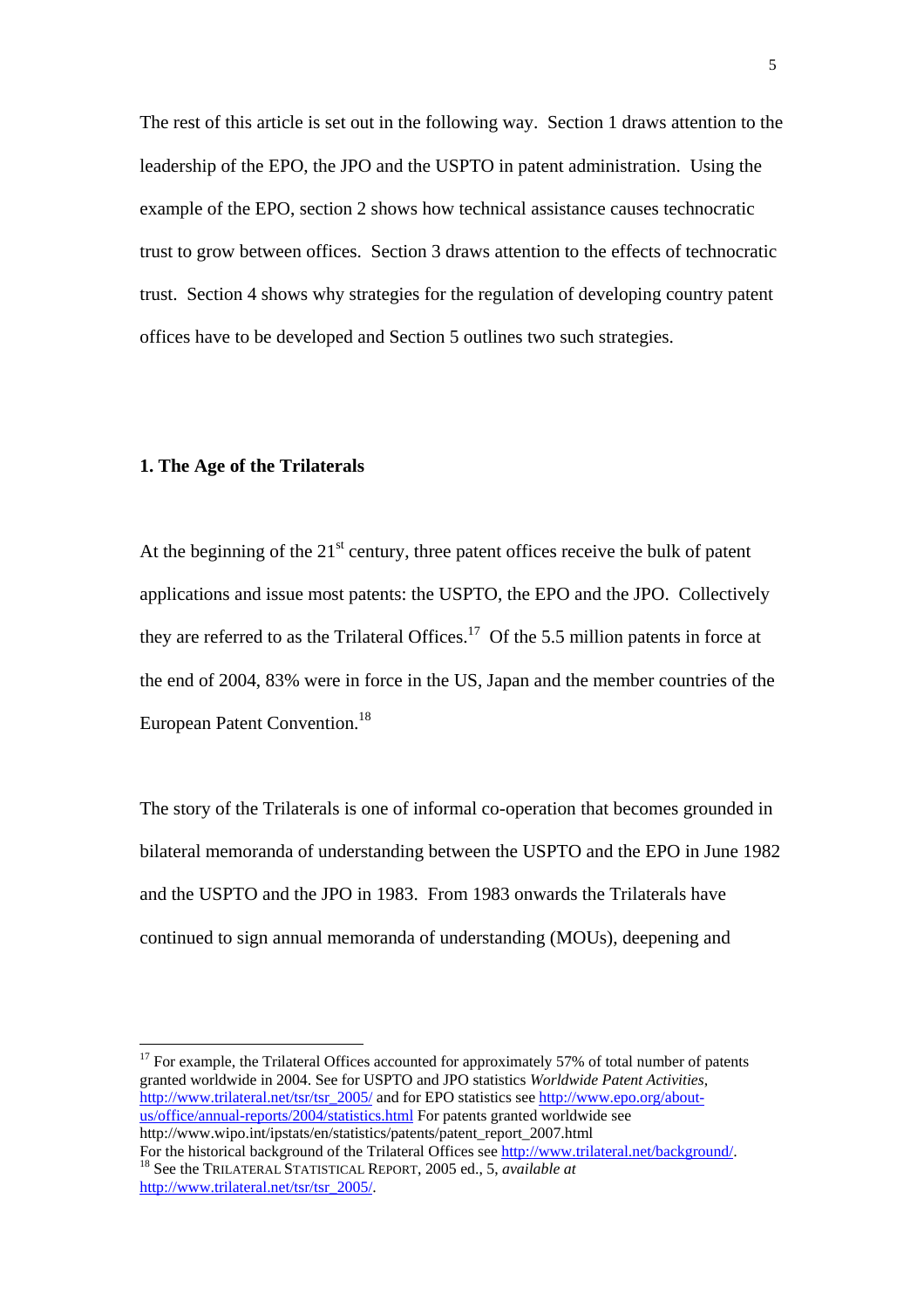broadening the co-operation amongst them.<sup>19</sup> The Trilateral MOUs turn the three offices into the global hub of co-operation and convergence in patent administration. The bulk of the activity by the Trilaterals in terms of international co-operation with other offices is like the bulk of an iceberg submerged, with only brief descriptions available from annual reports of the individual offices and their websites and conference summaries. The Trilateral website lists the most significant examples of Trilateral co-operation being paperless search capability, common system architecture, electronic filing, harmonization of patent practices, common patent information dissemination policies and exchange of priority documents.[20](#page-6-1)

Trilateral Office cooperation with other offices can take a multilateral or bilateral form. So, by way of example, the EPO in 2005 under the trilateral Memorandum of Understanding between the EPO, the African Intellectual Property Organization and the French Patent Office on training in western Africa launched a regional training centre in Cameroon. [21](#page-6-2) The EPO also has bilateral links with offices, including other large offices such as the Chinese patent office. The same pattern of multilateral and bilateral cooperation is true of the USPTO and JPO.

The model of global integration and convergence of patent office administration might be said to follow a 'hub and spoke' model. Over time the Trilateral hub has brought its technical systems for exchanging data and for search and examination of applications into greater and greater alignment. At the same time as the hub has become progressively more integrated other offices have become linked to those

<span id="page-6-0"></span><sup>&</sup>lt;sup>19</sup> The Trilateral Offices held their first annual conference in 1983. See http://www.trilateral.net/background/timeline/.

<span id="page-6-2"></span><span id="page-6-1"></span>

<sup>&</sup>lt;sup>20</sup> See http://www.trilateral.net/background/achievements/.<br><sup>21</sup> See http://www.epo.org/about-us/office/annual-reports/2005/business-report/internationalrelations.html#trilat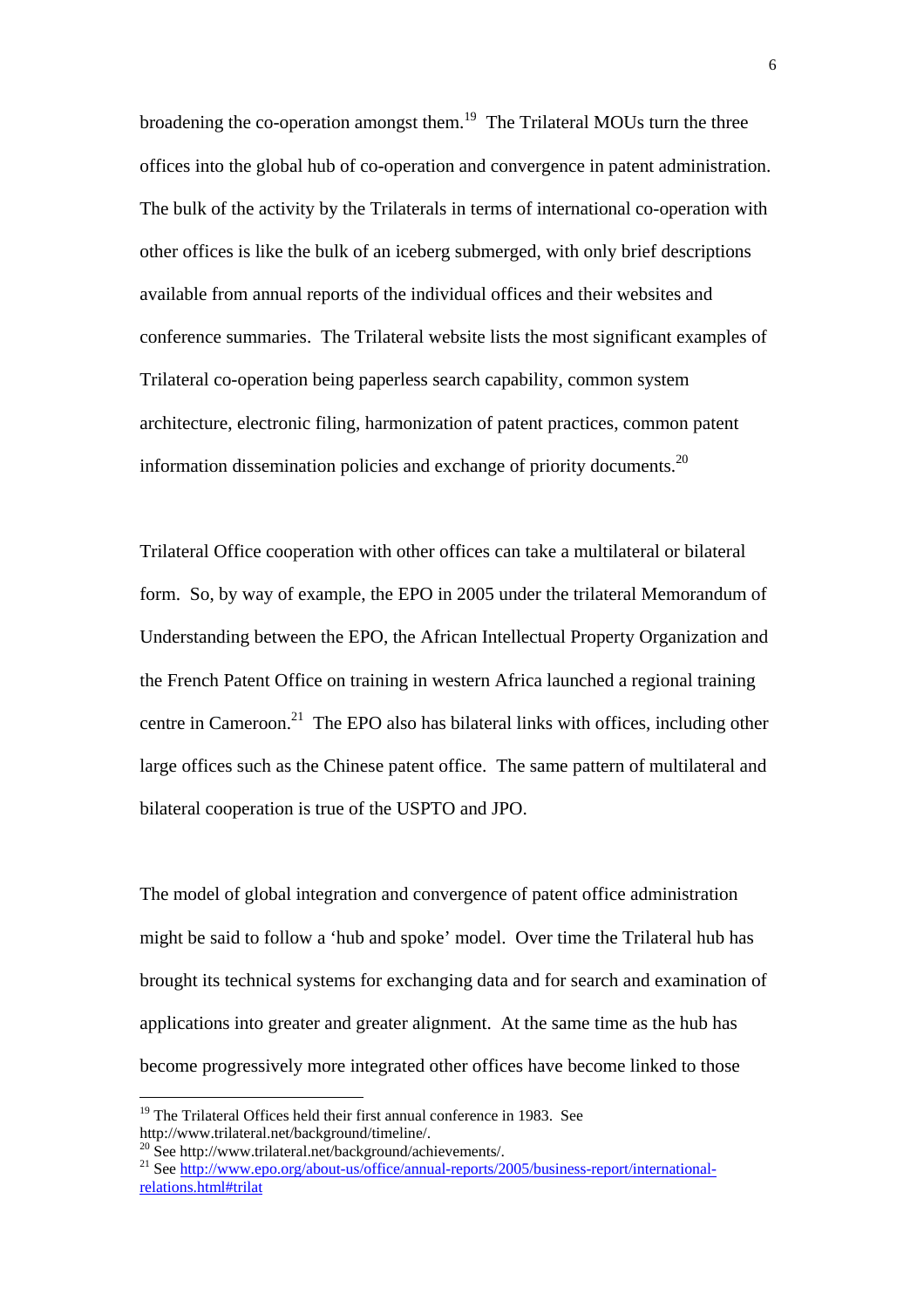systems via 'spokes' of bilateral or multilateral co-operation. It is the Trilateral hub that bears the financial cost of this integration.<sup>22</sup> Figure 1 below depicts the process.



**Figure 1: Hub and Spoke Model of Patent Office Integration** 

 $\overline{a}$ 

The Trilateral story has become one of dense cooperation that has moved well beyond technical matters such as electronic document exchange. So, by way of example, there is Trilateral Working  $Group^{23}$  that is involved in the negotiation of the proposed Substantive Patent Law Treaty that is taking place at the World Intellectual Property Organization (WIPO).<sup>24</sup> The most likely reason for evolution of this co-operation is the workload problem facing each of these offices. The EPO's annual report for 1989

<span id="page-7-0"></span><sup>&</sup>lt;sup>22</sup> The EUROPEAN PATENT OFFICE, ANNUAL REPORT(s) include information on expenditure on travel, meetings and technical co-operation. For example in 1990 it was 6 million DEM and in 1997 it was 16.6 DEM.<br><sup>23</sup> A discussion paper that shows how the Trilaterals identify differences and work towards common

<span id="page-7-1"></span>ground is the paper written by the EPO as part of the Trilateral Working Group, SUBSTANTIVE HARMONIZATION OF PATENT LAW (SPLT) THE EUROPEAN PERSPECTIVE (2003), www.aipla.org/Content/ContentGroups/Meetings\_and\_Events1/International\_Symposia1/EPOTrilatera<br>1.pdf.<br><sup>24</sup> Work on substantive patent law harmonization is being comind out by WIDO's Secretive Graphitector

<span id="page-7-2"></span>Work on substantive patent law harmonization is being carried out by WIPO's Standing Committee on the Law of Patents. See http://www.wipo.int/patent-law/en/harmonization.htm.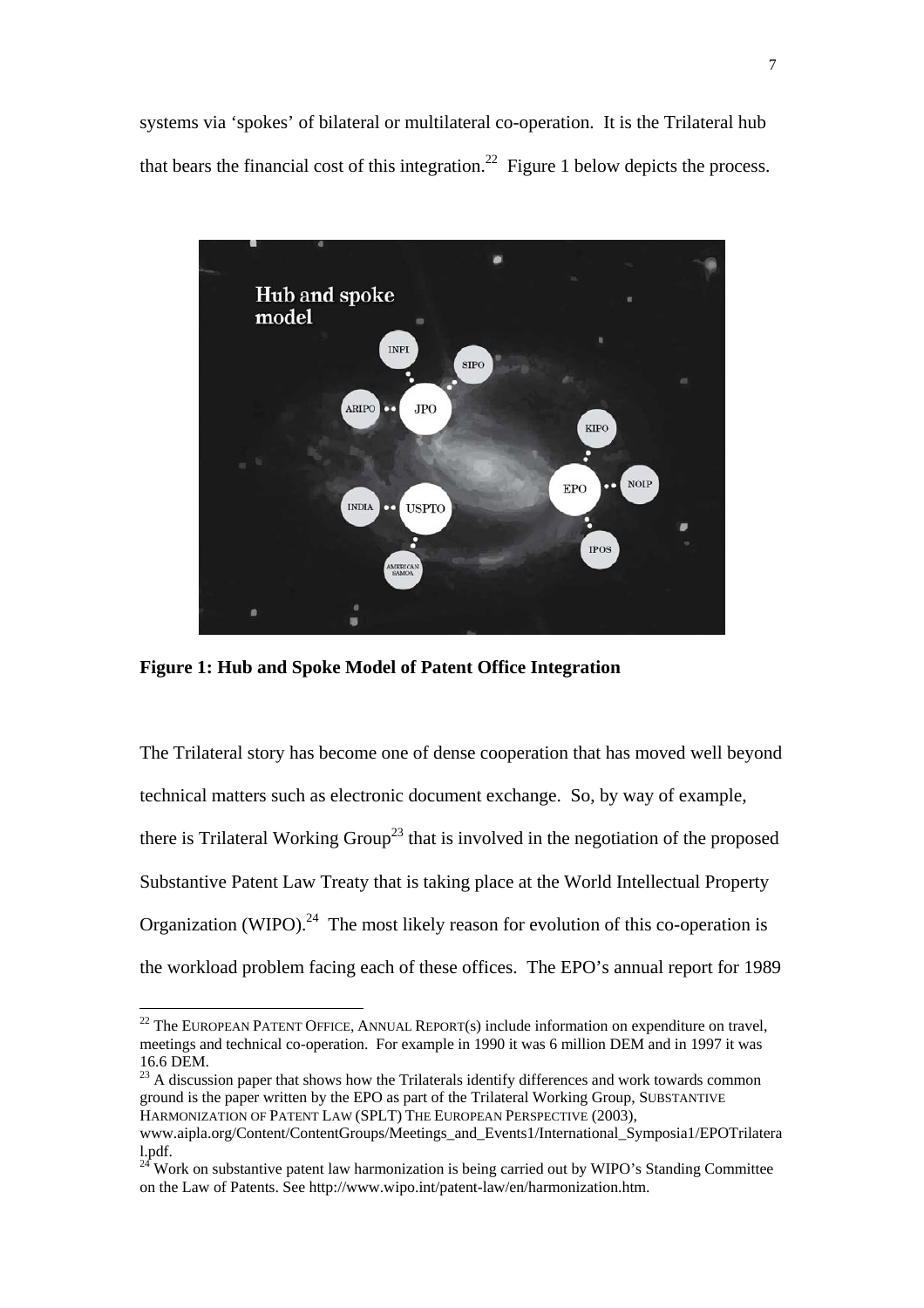suggests that the Trilateral Offices were at first reluctant to exchange detailed information about their backlogs.<sup>25</sup> Following 'lengthy and difficult negotiations' at the  $7<sup>th</sup>$  Trilateral conference in 1989, a project on 'long-term methods of coping with the increasing number of patent applications' was established.<sup>26</sup> Essentially the Trilaterals have concluded that they are in the same lifeboat when it comes to storms in the patent ocean.

The MOUs of 1982–3, which mark the beginning of the period of co-operation amongst the EPO, JPO and the USPTO, can be said to represent the start of an evolution of a global system of patent administration. This international system of administrative governance that is emerging for patent offices is separate from the treaty-based processes that aim to harmonize substantive patent law. Patent offices do not need treaties to create a global system of administrative governance. At the most they simply need MOUs. The politics of the post-TRIPS era has undoubtedly complicated the goal of patent law harmonization.<sup>27</sup> WIPO has been working on a treaty for patent law harmonization since  $1983<sup>28</sup>$  Progress has been slow. Business actors are increasingly focused on the pragmatics of speeding up the work of patent offices and reducing the costs of the application process. In 2003 an Industry Trilateral Group was formed.<sup>29</sup> This Industry Trilateral has made it clear that the

<span id="page-8-0"></span>

<span id="page-8-2"></span><span id="page-8-1"></span>

<sup>&</sup>lt;sup>25</sup> EUROPEAN PATENT OFFICE, 1988 ANNUAL REPORT 36 (1989).<br><sup>26</sup> *Id*. <sup>27</sup> On this politics see SUSAN K. SELL, PRIVATE POWER, PUBLIC LAW: THE GOBALIZATION OF INTELLECTUAL PROPERTY RIGHTS 173–179 (2003).

<span id="page-8-3"></span> $^{28}$  Arpad Bogsch, WIPO, Brief History of the First 25 Years of the World Intellectual PROPERTY ORGANIZATION 36 (1992).<br><sup>29</sup> This includes representation from UNICE, Japan Intellectual Property Association, Intellectual

<span id="page-8-4"></span>Property Owners Association and American Intellectual Property Law Association. See the INDUSTRY TRILATERAL REPORT: GLOBAL PATENT APPLICATION (2006), *available at* www.ipo.org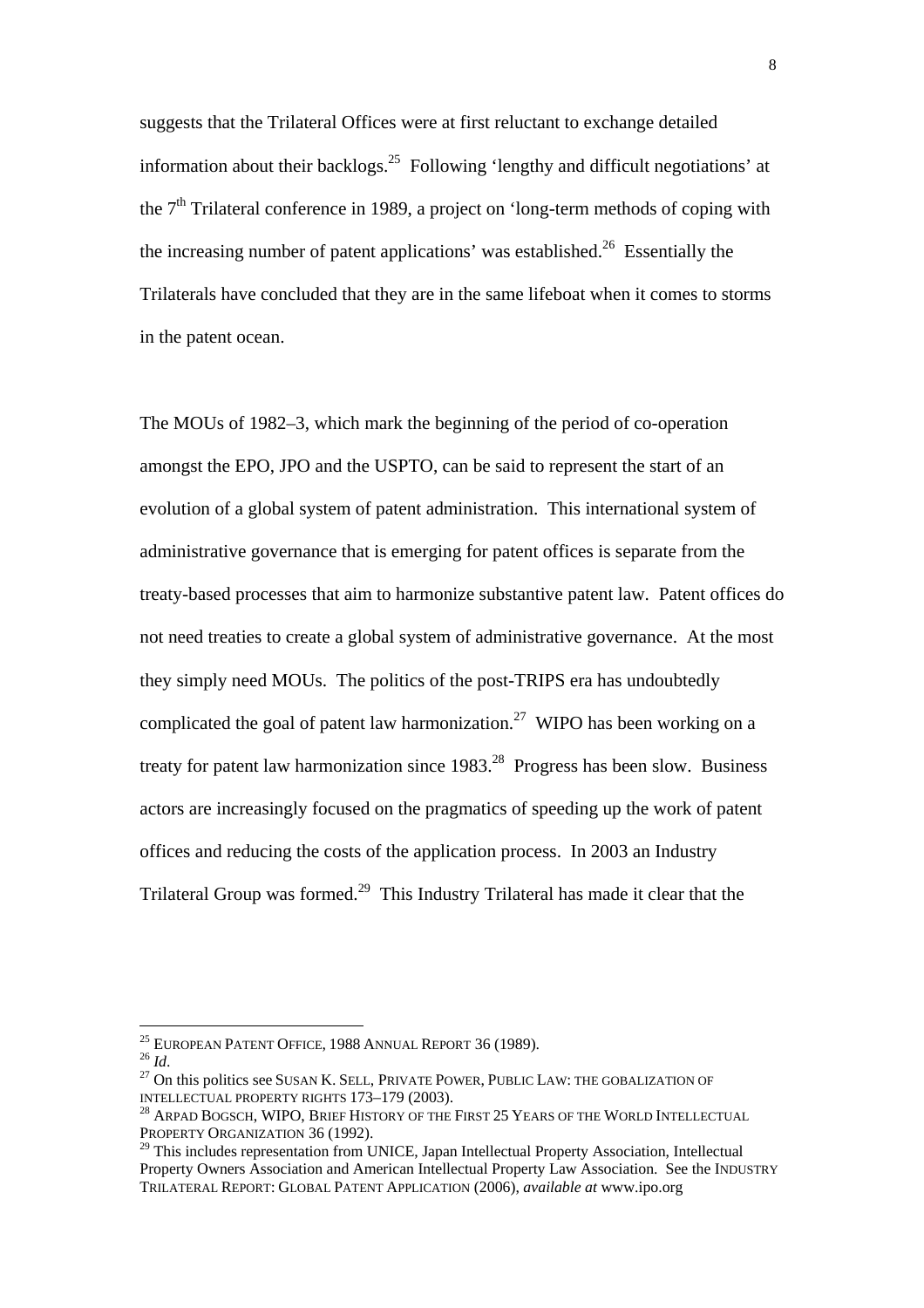Trilateral Offices should concentrate on unifying the administrative practices of patent offices:<sup>[30](#page-9-0)</sup>

"As a first step toward harmonization and enhanced efficiency, patent offices should adopt a common patent application format for a global patent application so that conforming applications (i) can be filed, preferably electronically, in any patent office without the need for any change in the submitted application to accommodate national/regional rules, and (ii) aid in facilitating machine translation of the applications."

In short, the Trilateral Offices have moved well beyond simple technical co-operation into a much deeper convergence of administrative systems.<sup>31</sup> Using the EPO as an example, the next section shows how developing countries are being integrated into the Trilateral system of governance for patent administration.

## **2. Technical Assistance and Technocratic Trust – the case of the EPO**

The EPO's principal sources of fee income are from filing and search, examination, opposition, appeal and renewal fees.<sup>32</sup> Its principal source of expenditure is staff costs[.33](#page-9-3) The strength of its financial position has been commented upon by observers[.34](#page-9-4) Technical assistance forms a much smaller part of its expenditure. For example, in 1989 technical assistance, which is part of a category that includes travel,

<span id="page-9-0"></span> $30$  *Id.* 

<span id="page-9-2"></span>

<span id="page-9-1"></span><sup>&</sup>lt;sup>31</sup> See EUROPEAN PATENT OFFICE, 2006 ANNUAL REPORT 44 (2007).<br><sup>32</sup> In its 1997 EPO Annual Report at p.48 the figures for these categories are given in millions of DEM as 323.2, 426.4 and 282.5. In 2006 the EPO reported that its revenue from patent and procedural fees was 982,011,000 euro. See http://www.epo.org/about-us/office/annual-reports/2006/financialreport.html#2.<br><sup>33</sup> In 1997 this was 687 million DEM of a total budget of 1173.4 million DEM. See p.48 of the Annual

<span id="page-9-3"></span>Report for 1997.<br><sup>34</sup> see Hanns Ullrich, *Patent Protection in Europe: Integrating Europe into the Community or the* 

<span id="page-9-4"></span>*Community into Europe?* 8 EUROPEAN L. J. 433, 443 (2002).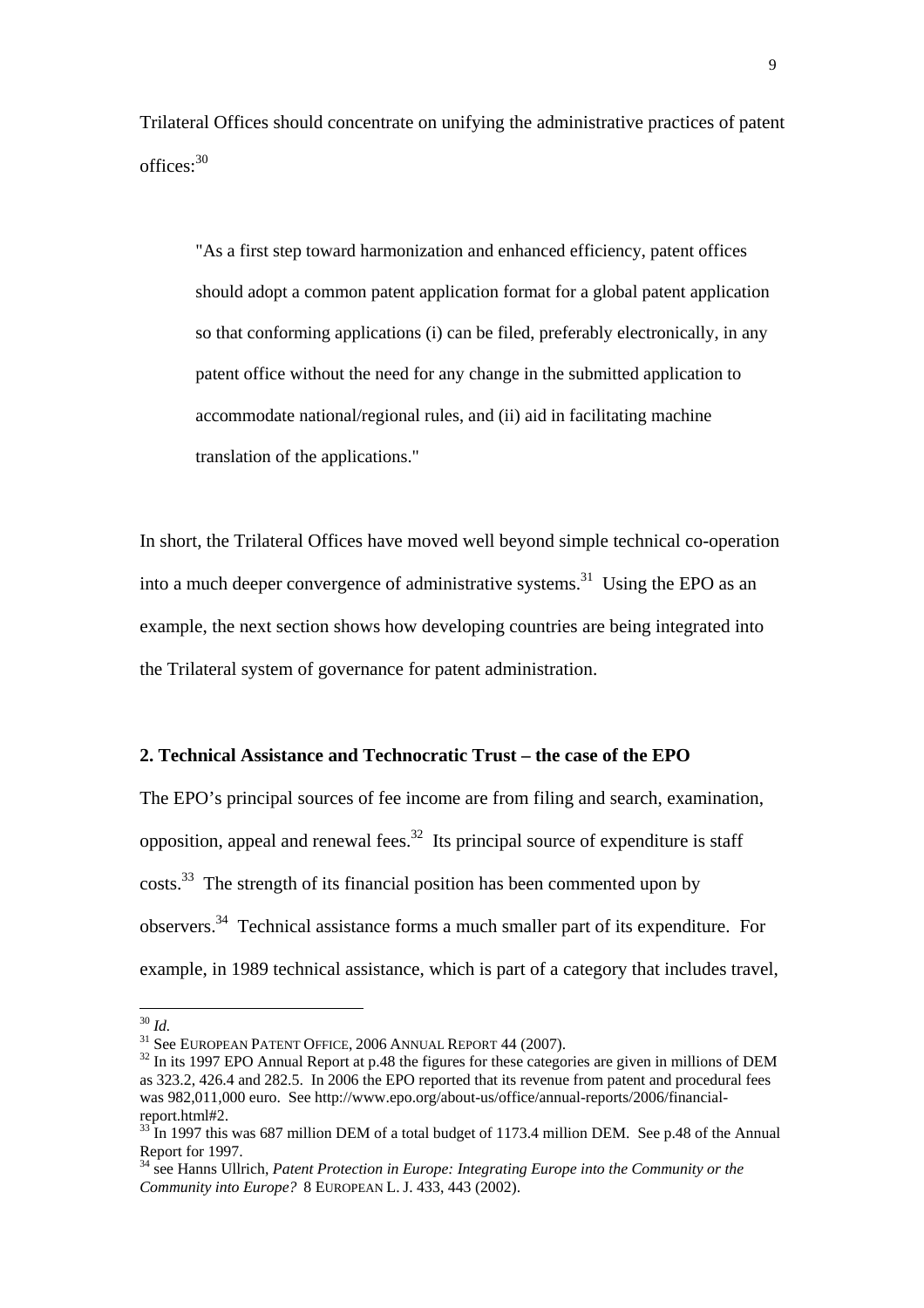meetings and representation, has a figure of DEM 5.9 million next to it.<sup>35</sup> In that year the EPO's technical assistance activities consisted of training 66 nationals from developing countries at the EPO and sending 28 experts on technical assistance missions covering various aspects of how to build and administer a patent system.<sup>36</sup> This may seem a little modest, but we need to keep in mind that this was 1989, a decade after the EPO had begun operating.<sup>37</sup> Subsequent annual reports by the EPO show rising expenditure in real terms for technical assistance and an increase in the scale of technical assistance. So, for example, in its 1996 Annual report (the expenditure on technical assistance now being almost DEM 14 million<sup>38</sup>) we find reference to the Tacis programme (national assistance for Ukraine and Uzbekistan), the Regional Industrial Property Programme (covering 13 states) and the ECAP programme for ASEAN countries as well as co-operation projects with national patent offices from Argentina, China, Mexico, Malaysia and the Philippines.<sup>39</sup>

The fact that the EPO has a reasonably predictable income stream over which it has autonomy means that it can plan and fund long-term technical assistance programs. Its annual reports show that it has worked with developing country patent offices over many years.<sup>40</sup> This in turn has allowed it to build relationships of trust between itself and other offices. In fieldwork carried out by this author for a project on patent administration in developing countries a standard question asked was which other offices did the office in question trust. A number of offices would mention the EPO as

<span id="page-10-0"></span>

<span id="page-10-1"></span>

<span id="page-10-2"></span>

<span id="page-10-3"></span>

<span id="page-10-5"></span><span id="page-10-4"></span>

<sup>&</sup>lt;sup>35</sup> EUROPEAN PATENT OFFICE, 1989 ANNUAL REPORT 21 (1990).<br><sup>36</sup> See id. at 45.<br><sup>37</sup> The EPO began accepting patent applications in 1978.<br><sup>38</sup> EUROPEAN PATENT OFFICE, 1996 ANNUAL REPORT 64 (1997).<br><sup>39</sup> See id. at 55-56.<br><sup>4</sup> activities with the African Regional Intellectual Property Office and the Brazilian Patent Office. The EUROPEAN PATENT OFFICE, 2006 ANNUAL REPORT (2007) at 46 also describes technical support activities with these offices.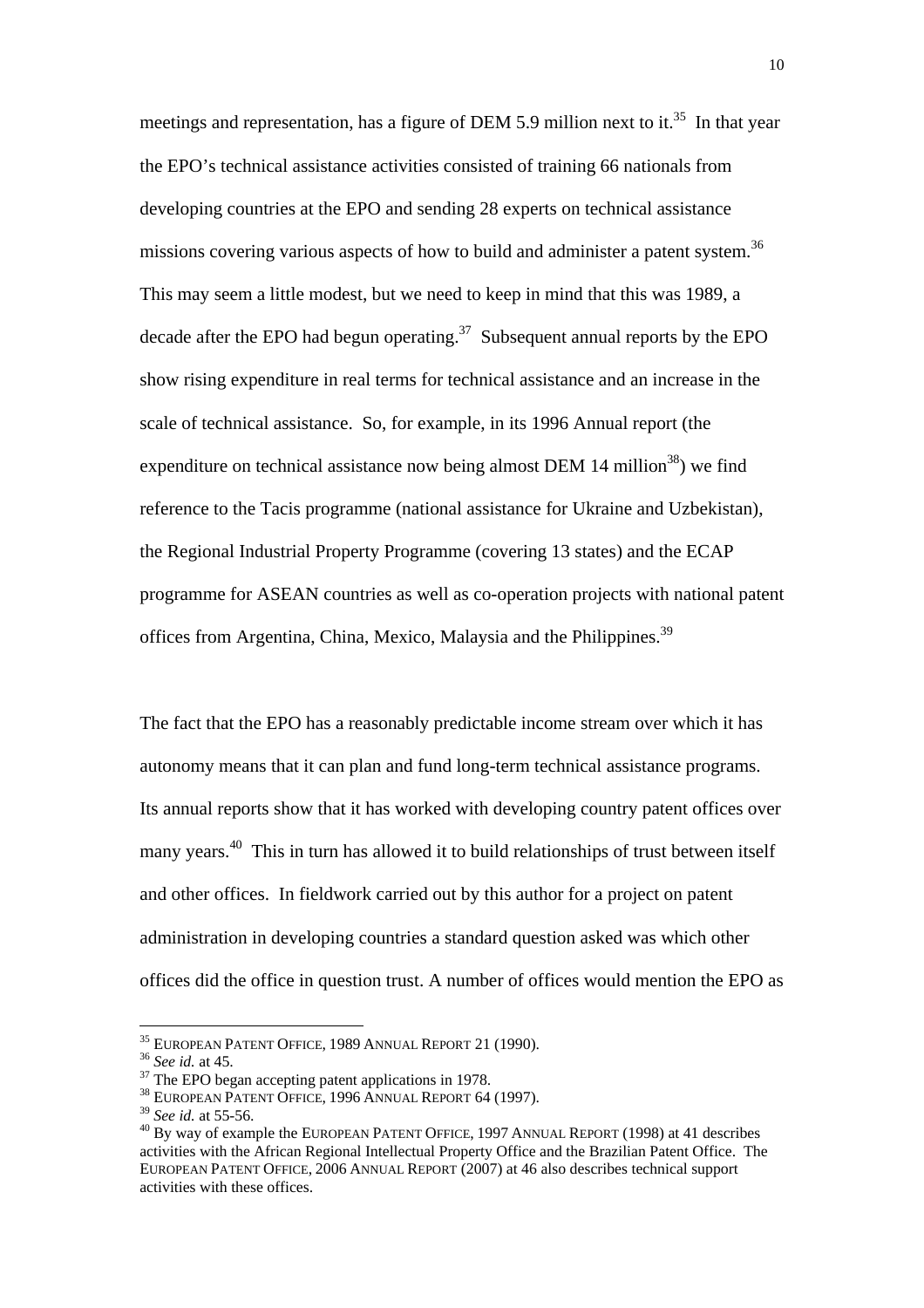a trusted or good office, Malaysia,  $41$  Vietnam<sup>42</sup> and Thailand<sup>43</sup> all being examples. In the case of patent offices organizational trust has the effect of leading the trust-giving office to depend on and use the work of other offices. So, for example, after cooperation projects with the EPO, Argentina, Mexico, Malaysia, the Philippines and Thailand decide to use the EPO's search results to speed up their granting procedures.[44](#page-11-3) 

The fieldwork data suggest that the steady drip drip of technical assistance over a period of years has led to the formation of trust between the EPO and developing country offices. Trust in institutional and organizational contexts is a difficult concept to unpack. Trust between individuals involves the person who trusts another believing that the entrusted person has an interest to act in a way that takes into account the interests of the trust-giver.<sup>45</sup> This account of trust works well in the context of smaller group face-to-face interactions, but seems less applicable when one is dealing with relations between large organizations and individuals or between large organizations. In large organizational contexts the sheer numbers and consequent facelessness acts against individuals outside of the organization from giving their trust to it. Trust between patent offices from different countries faces the additional hurdle that the patent institution has been and continues to be used by countries as an instrument of economic competition.<sup>46</sup> This would work against rather than for the evolution of trust between offices.

<span id="page-11-0"></span>

<span id="page-11-2"></span><span id="page-11-1"></span>

<sup>&</sup>lt;sup>41</sup> Interview in Malaysian Patent Office in Kuala Lumpar (Aug. 30, 2005).<br><sup>42</sup> Interview at National Office of Industrial Property of Vietnam, Hanoi (June 3, 2004).<br><sup>43</sup> Interview in the Thai Patent Office, Department of

<span id="page-11-4"></span><span id="page-11-3"></span>

<sup>&</sup>lt;sup>44</sup> EUROPEAN PATENT OFFICE, 1996 ANNUAL REPORT 56 (1997).<br><sup>45</sup> For more details see Russell Hardin, *Trust in Government, in* TRUST AND GOVERNANCE 9, 12–13 (Valerie Braithwaite & Margaret Levi eds., 1998).<br><sup>46</sup> The European Commission takes this view of the patent institution. See GREEN PAPER ON THE

<span id="page-11-5"></span>COMMUNITY PATENT AND THE PATENT SYSTEM IN EUROPE, COM(97) 314 Final, Brussels, 24.06.97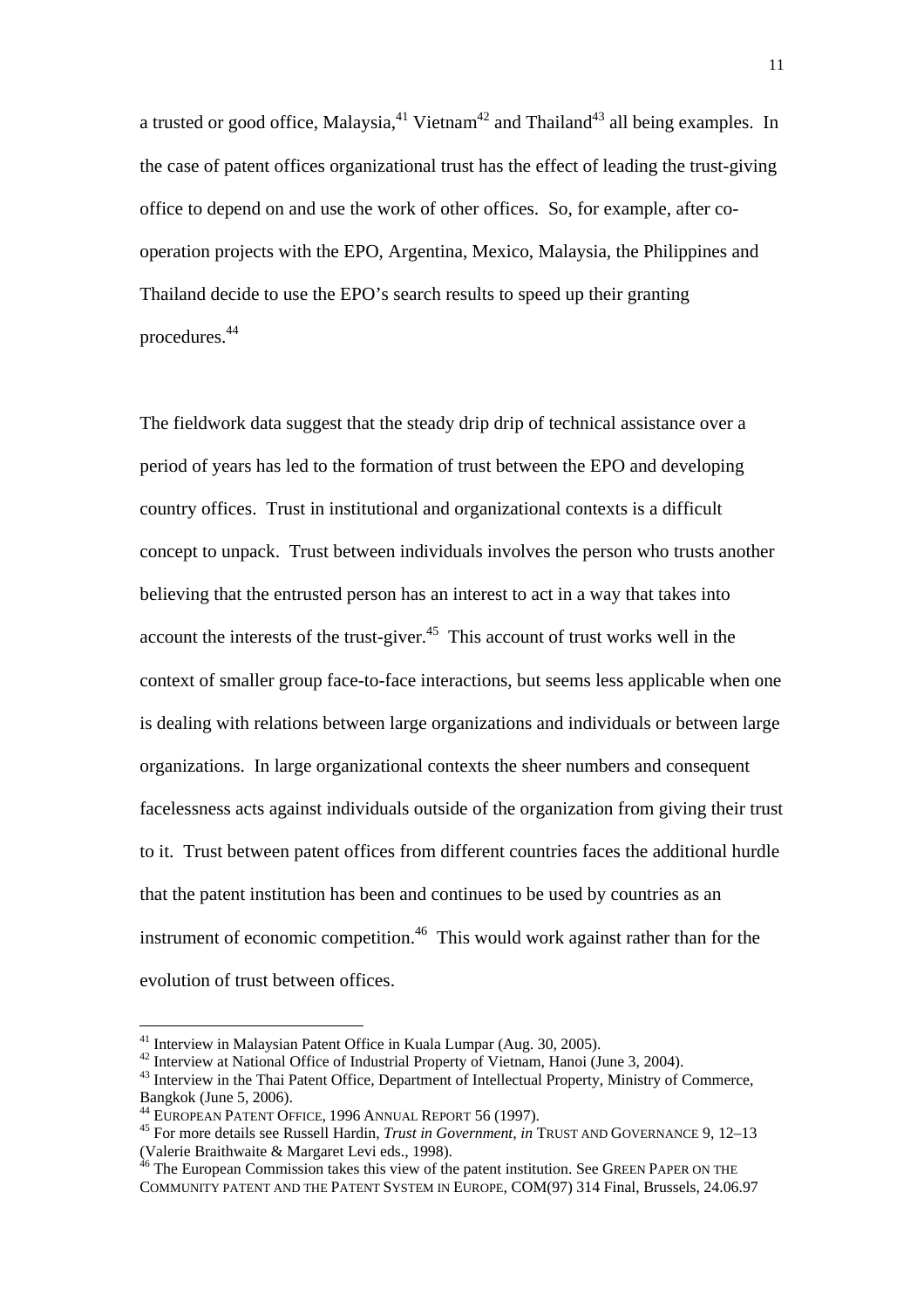How then are we make sense of the apparent fact that trust has evolved between the EPO and some developing country offices? The trust that is being referred to here is of a limited kind that targets systems rather than individuals. Over the years the EPO has spent hundreds of millions of dollars on automating and then digitising its systems of searching and examination.<sup>47</sup> The EPO, JPO and USPTO have had to develop systems for managing patent documentation that is of a scale that dwarfs anything in developing country patent offices. By way of example in 1996 the EPO reported that its search files had reached 24.5 million patent documents and 2.5 million scientific or technological documents.<sup>48</sup> In that year it added a further 1.1 million documents bringing its total holdings to 28.1 million. Developing country examiners making the exciting journey to the patent metropoles of Europe (Munich, the Hague, Berlin, Vienna) for training during the 1980s and 1990s would have been exposed to these systems. Their own systems and offices would not have looked good by comparison. When, for example, this author visited the Philippines Patent Office in 2004 patent searching was based on a manual system. A Philippines generic company described the process as a time-consuming one in which files had to be obtained on one floor and taken for photocopying to another.<sup>49</sup> In Laos at the time of the author's visit the four people in the Laotian patent office were waiting for the arrival of some personal computers from WIPO so that they could get the office up and running.<sup>50</sup> At the time

 <sup>(1997)</sup> and PROMOTING INNOVATION THROUGH PATENTS: THE FOLLOW-UP TO THE GREEN PAPER ON THE COMMUNITY PATENT AND THE PATENT SYSTEM IN EUROPE, COM(1999) 42 Final, Brussels, 05.02.99

<span id="page-12-0"></span><sup>(1999).&</sup>lt;br><sup>47</sup> The importance of automating its systems is a regular item in the EPO's annual reports. See EUROPEAN PATENT OFFICE, 1989 ANNUAL REPORT 26 (1990) and EUROPEAN PATENT OFFICE, 1997 ANNUAL REPORT 25 (1998). Online filing is increasingly becoming the norm. The online filing of PCT applications at the EPO rose to 50% in 2006. See EUROPEAN PATENT OFFICE, 2006 ANNUAL REPORT 16 (2007).<br><sup>48</sup> EUROPEAN PATENT OFFICE, 1996 ANNUAL REPORT 37 (1997).<br><sup>49</sup> Interview with the Philippine Chamber of Pharmaceutical Industry, Manila (May 6, 2004).<br><sup>50</sup> Interview at the Department of Intellectual Pro

<span id="page-12-1"></span>

<span id="page-12-2"></span>

<span id="page-12-3"></span>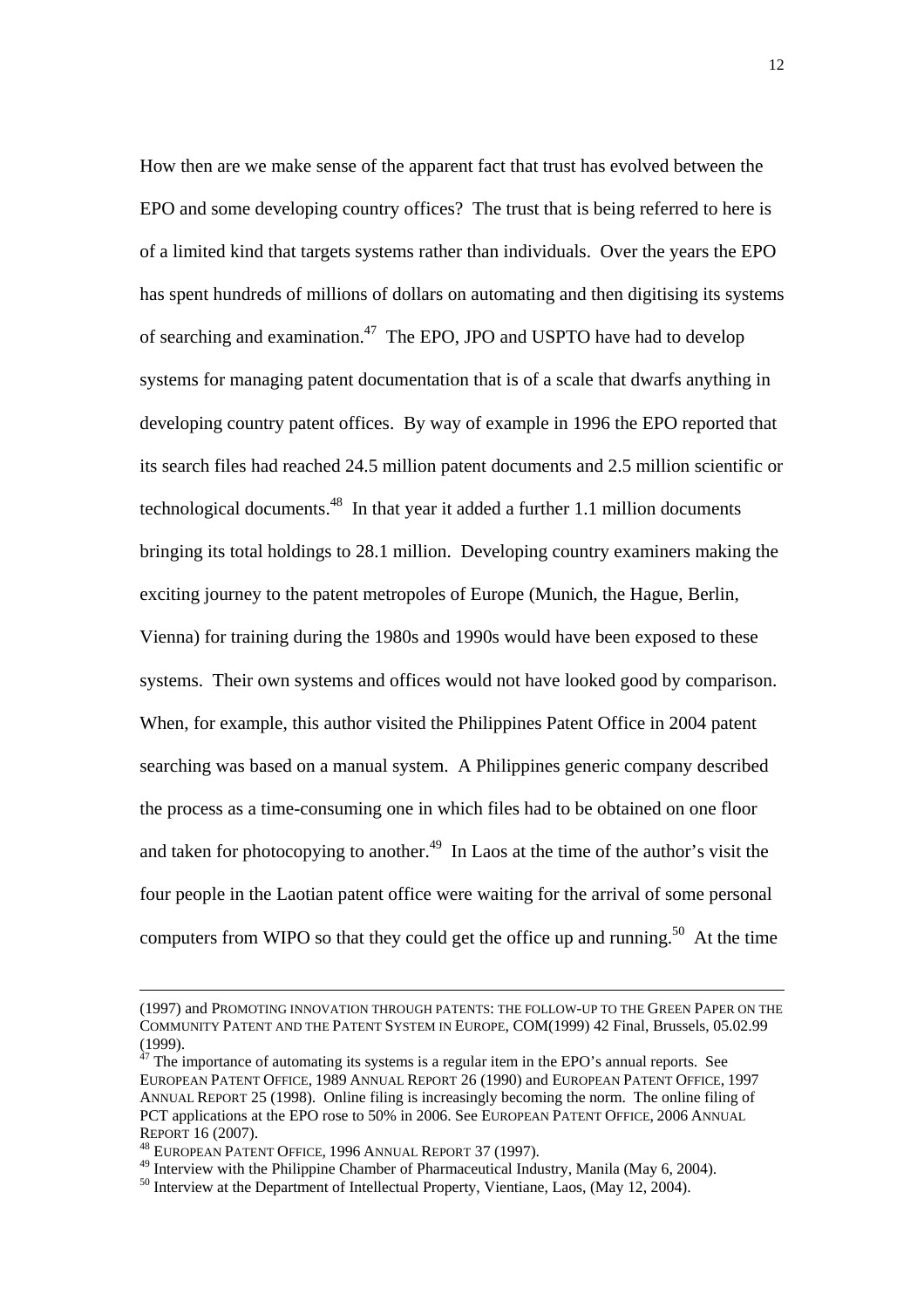of time of the visit to the Indonesian Patent Office in 2005 patent examiners had only just each gained their own desktop.<sup>51</sup> Before then it had been a question of sharing – five examiners to one machine. Probably things have improved since the author's visit to these offices. But it is interesting to compare this state of affairs in these developing countries with the EPO's systems as they stood in 1996, systems that included bibliographic data in respect of all patent documents published since 1968 and facsimile images of all documents published since 1920 in the USA, Japan and the members states of the EPO and WIPO. Access to these data and images was through various databases including 13 full-text patent databases holding some 60 million searchable records.<sup>52</sup> A patent examiner from a developing country visiting the Hague in 1989 might have been given a tour of the corridors that at that time held 17 kilometres of shelving used to store the patent documents needed for patent searches.<sup>53</sup>

The issue here is not how objectively efficient the EPO's systems were at this time, but how they would have *appeared* to outsiders coming from developing countries. The key here is the projection of technological superiority and efficiency. It is this projection of technological image that leads the visitors into the process of comparison and the generation of beliefs and impressions about the adequacy or inadequacy of their own systems and the superiority of the systems in which they are being instructed. The EPO's technical assistance programmes during the 1980s and 1990s would have created in developing country examiners a sense of confidence in the EPO's systems. The limitation of their own search and examination systems

<span id="page-13-0"></span> $51$  Interview in the Sub-Directorate of Patent Administration and Technical Services, Jakarta, Indonesia, (Jan. 24, 2006).

<span id="page-13-2"></span><span id="page-13-1"></span>

 $\frac{\dot{s}_2}{\dot{s}_1}$  EUROPEAN PATENT OFFICE, 1996 ANNUAL REPORT 10 (1997).<br><sup>53</sup> For those who believe that seeing is believing a photo of some of this shelving appears in the EUROPEAN PATENT OFFICE, 1989 ANNUAL REPORT 40–41 (1990).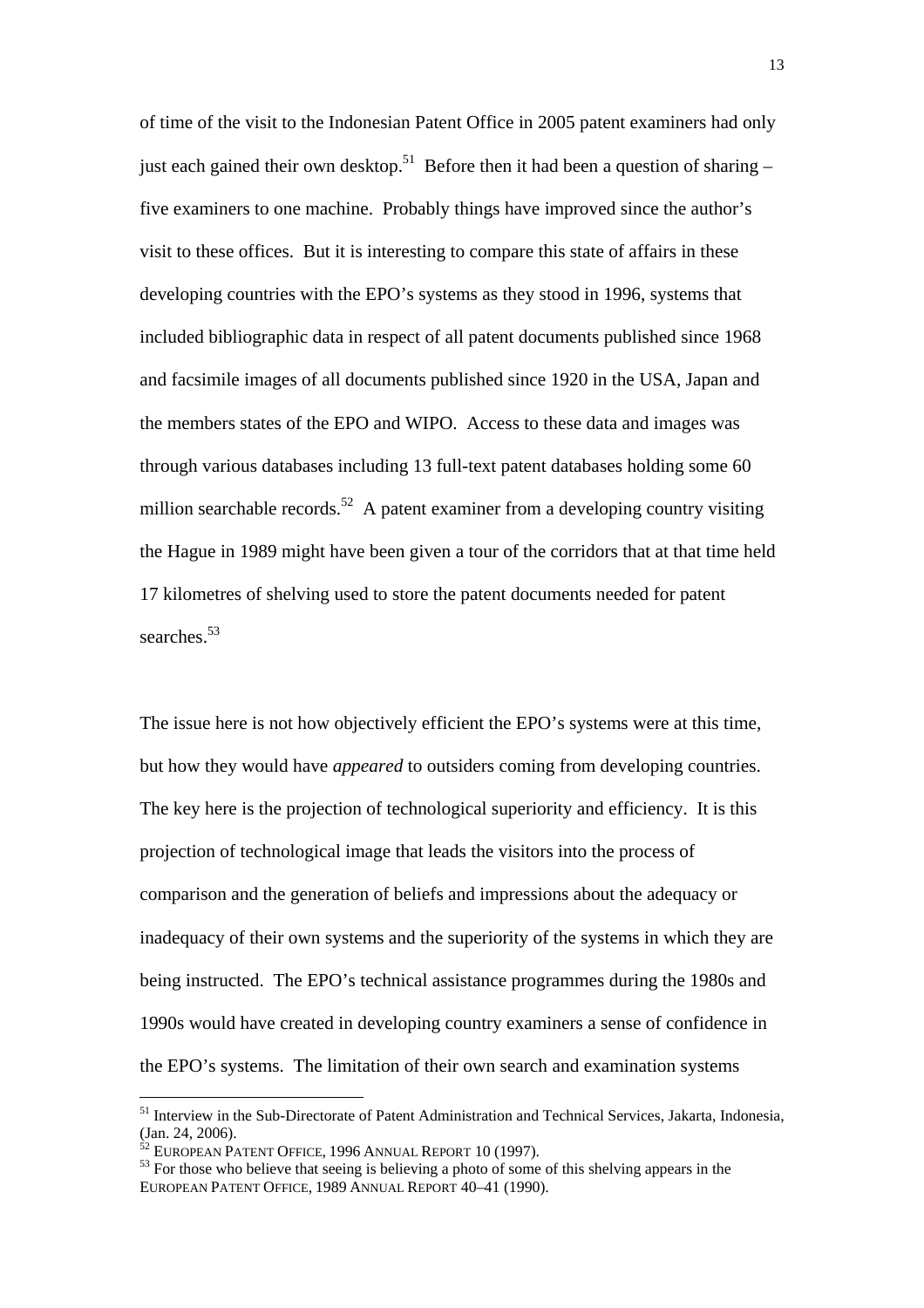would be all too apparent, systems housed in run down buildings that lacked a sufficient number of computers. Making the technocratic judgement that the EPO's systems could be trusted to generate reliable results would be a natural step for developing country examiners to take once they had been through the process of training in the EPO's systems. The trust that develops between patent offices is a narrow technocratic trust based on a confidence in the reliable performance of a system rather than individuals, a confidence that technical training builds over time. Once this confidence exists a creeping lock-in of systems begins to grow in the developing country patent office, involving access to some of the EPO's databases and new software systems and ultimately a reliance on the EPO's searches and granting decisions. Technical assistance of the long-term kind practised by the EPO creates in those receiving the assistance assumptions of reliability about the operation of systems (technocratic trust) and these in turn help to integrate the recipients of this assistance into the broader technocratic community that the EPO represents. Technical assistance of this kind is clearly integrative. It allows the EPO to build and lead a community of patent examiners that stretches around the globe.

An example of this leadership based on technocratic trust came from fieldwork in Vietnam, where over the years the EPO has been active.<sup>54</sup> When examiners in the Vietnamese patent office come to consider say a patent application in the pharmaceutical field they begin by looking at how the EPO has decided the application and what it has said in its search report.<sup>55</sup> They do not confine themselves to the EPO as the examiner's decision tree below makes clear.<sup>56</sup> They may also look

<span id="page-14-0"></span><sup>&</sup>lt;sup>54</sup> A description of the EPO's activities in Vietnam is available in the EUROPEAN PATENT OFFICE, 1996 ANNUAL REPORT 56 (1997) and EUROPEAN PATENT OFFICE, 1997 ANNUAL REPORT 41 (1998).<br><sup>55</sup> Interview at National Office of Industrial Property of Vietnam, Hanoi (June 3, 2004).<br><sup>56</sup> This decision tree was explained to the auth

<span id="page-14-1"></span>

<span id="page-14-2"></span>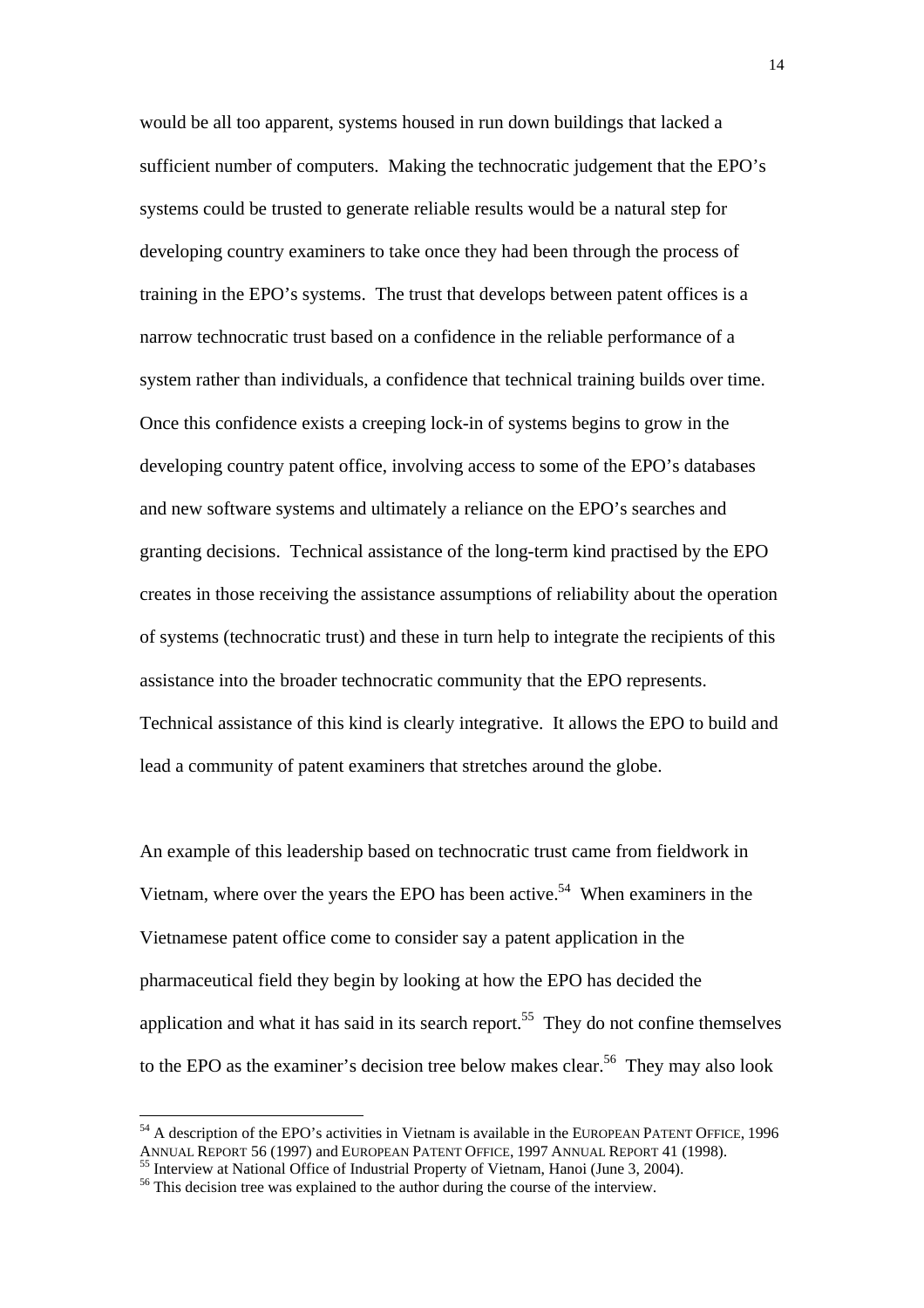at the way in which the USPTO and JPO have treated the application. The decision tree below is the product of years of technical assistance, which includes training visits to beautiful Munich with its designed gardens and wonderful restaurants. It is the story of quiet and steady cultural integration in which examiners from patent offices of the periphery journey to the patent kingdoms of the west to be instructed in systems of apparent technological superiority to their own, systems that continue to influence them once they return home.



**Figure 2: Patent applications in the Vietnamese Patent Office** 

# **3. The effects of technocratic trust**

One crucial question is whether a leadership of developing country patent offices by the EPO based on technocratic trust ultimately serves the development interests of developing countries. This in turn raises questions about the development impact of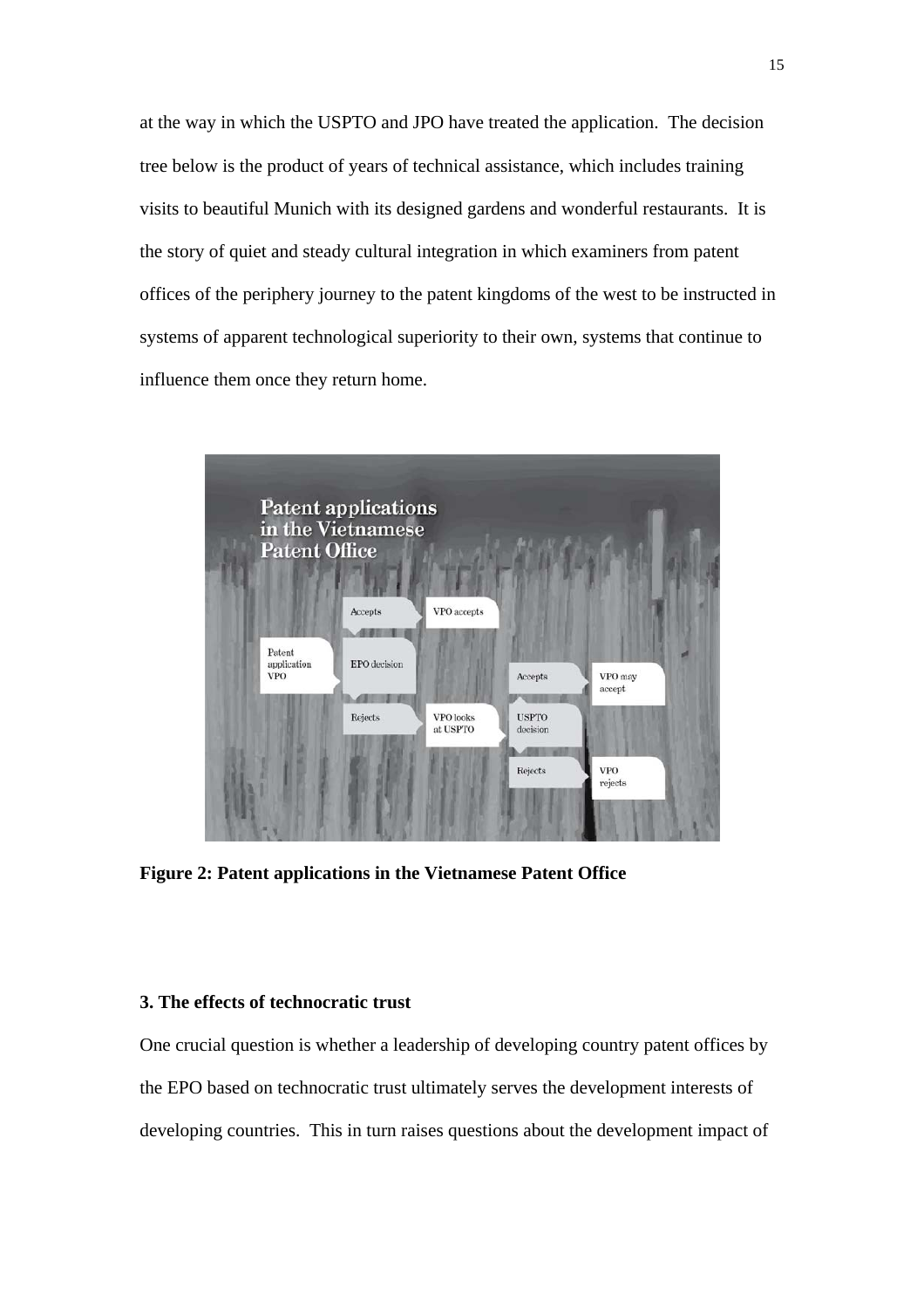patent systems, answers to which are not within the scope of this article.<sup>57</sup> But we can make some observations about the effects of technocratic trust in systems of patent administration. In the case of personal trust, the trust-giver assumes that the trustreceiver will take proper account of the trust-giver's interest. Technocratic trust is an impersonal form of trust in which the trust-giver comes to have an expectation about the performance of the system. The system designer has an interest in ensuring the reliability of the system since otherwise there is no possibility of an expectation about its reliability. Beyond that the system designer may not necessarily have the interests of the trust-giver in mind. In the case of the EPO there is evidence to suggest that it has European economic interests in mind when it fosters technocratic trust through technical assistance. In its 1995 Annual Report it pointed out that in the case of patent filings in ASEAN countries 95% had originated outside of these countries, with 40% coming from Europe[.58](#page-16-1) Moreover patent filings were growing at the rate of 20% per year[.59](#page-16-2) This growing backlog in ASEAN Patent Offices resulted in a program of technical assistance that included,

"further-training courses for employees, *incorporating search and examination results from other offices into grant procedures* and the automation of patent and trade mark administration. In addition four ASEAN patent offices were supplied with CD-ROM workstations and facilities to access the EPO's INPADOC databases.["60](#page-16-3) (emphasis added)

<span id="page-16-0"></span><sup>57</sup> For an overview of the issues see Keith E. Maskus and Jerome H. Reichman, *Globalization of private knowledge goods and the privatization of global public goods, in* INTERNATIONAL PUBLIC GOODS AND TRANSFER OF TECHNOLOGY UNDER A GLOBALIZED INTELLECTUAL PROPERTY REGIME 3 (Keith E. Maskus & Jerome H. Reichman eds., 2005). See also COMMISSION ON INTELLECTUAL PROPERTY RIGHTS, INTEGRATING INTELLECTUAL PROPERTY RIGHTS AND DEVELOPMENT POLICY

<span id="page-16-1"></span><sup>(2002). 58</sup> This figure excludes Vietnam. See EUROPEAN PATENT OFFICE, <sup>1995</sup> ANNUAL REPORT 62 (1996). 59 *Id*. 60 *Id*.

<span id="page-16-3"></span><span id="page-16-2"></span>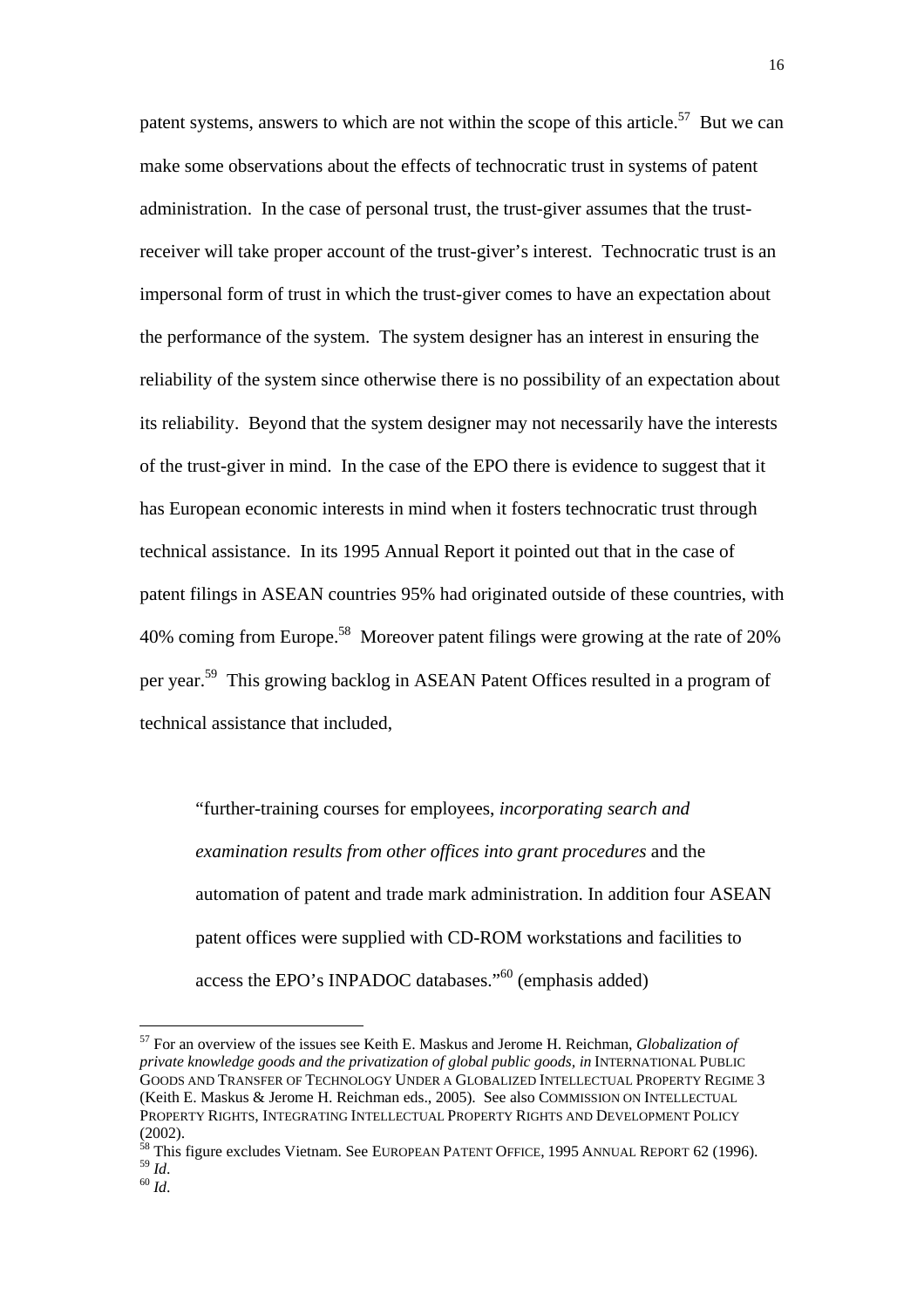The integrative nature of this technical assistance is evident. Over the years the steady drip drip of technical assistance leads to the formation of technocratic trust in the EPO's systems. A strong belief forms that the EPO's systems produce quality results and that belief in turn forms the basis of decision-making by patent examiners in under-resourced developing country patent offices. Technocratic trust thus fosters a circle of decision-making in which the EPO trains developing country examiners to make decisions in their own countries that predominantly benefit foreign companies, including European companies.

One important effect is to transfer economic rents to European patent owners.<sup>61</sup> Patent examiners in developing country offices spend most of their time granting patents to foreign firms from Europe, Japan and the US. Another important effect of technical assistance is its effect on the capacity of developing country patent offices to become players in national policy networks. Policy networks have become an important variable in explaining the evolution of economic planning and performance of states.<sup>62</sup> The fieldwork evidence suggests that patent offices in developing countries play a role in the policy networks of a country. So, for example, when a developing country has a trade negotiation with a developed country, often it is the patent office that provides the patent negotiating expertise when it comes to the intellectual property chapter. $63$  Amongst other things, these negotiations cover patent standards that deal with matters such as scope of patentable subject matter, patent

<span id="page-17-0"></span><sup>&</sup>lt;sup>61</sup> One the rent transfer from developing to developed countries as a result of TRIPS see J. MICHAEL FINGER, ASIAN DEVELOPMENT BANK, THE DOHA AGENDA AND DEVELOPMENT: A VIEW FROM THE URUGUAY ROUND, ERD Working Paper Series No. 21, 13 (Sept. 2002).

<span id="page-17-1"></span><sup>&</sup>lt;sup>62</sup> For an overview see Michael M. Atkinson & William D. Coleman, *Strong States and Weak States: Sectoral Policy Networks in Advanced Capitalist Economies*, 19 BRIT. J. POL. SCI. 47 (1989).

<span id="page-17-2"></span><sup>&</sup>lt;sup>63</sup> This is the case for example in the free trade negotiations that Malaysia is having with the US and Australia. Information provided by the Malaysian Patent Office.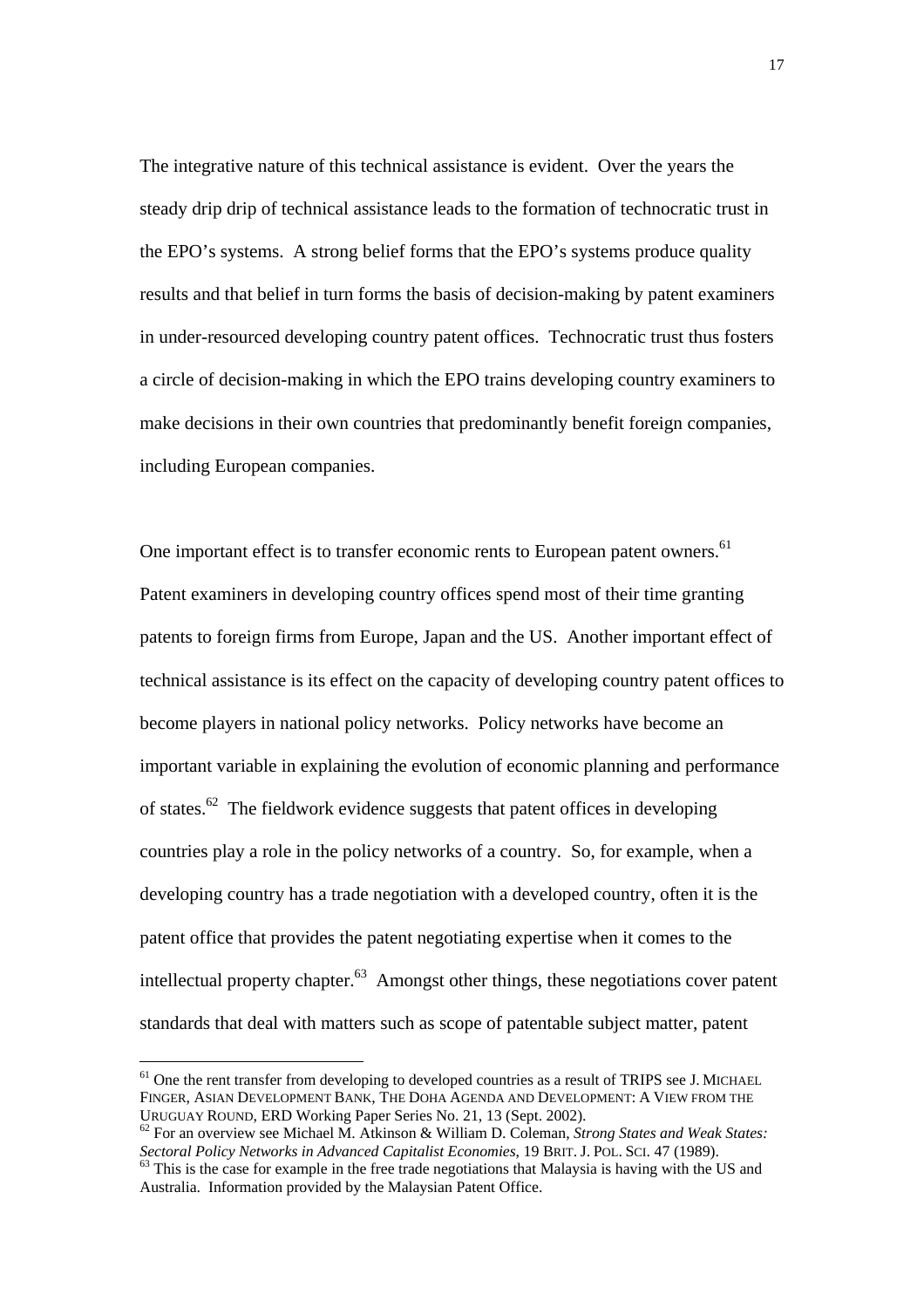term extension, patent and drug registration linkage, protection of test data for pharmaceuticals and scope of compulsory licensing, matters that can impact in major ways on the local companies and sectors in a developing country, especially the pharmaceutical sector.<sup>64</sup> Similarly patent offices have an input into innovation policy because of the assumption patents are integral to innovation. Patent offices do not behave as simple land title registries. Instead they participate in processes of interpreting, advising and negotiating standards of patent protection. As players in national policy networks developing country patent offices have the following features. First, by virtue of the long-running technical assistance programs they are integrated into one or more of the Trilateral Offices. Second, they receive resources from these offices, often on a long-term basis and they have the capacity to generate income from the grant of patents. This means that in comparison to other national bureaucracies in developing countries they are often better-resourced. Third, the fee income they generate comes largely from a foreign clientele, especially multinational companies with global patenting strategies. Fourth, because of the technological and jurisprudential complexity of patent work the operation of patent offices remains opaque to other policy areas of the developing country's civil service. Developing country patent offices are thus unusual players in national policy networks because they are disposed to be pro-patent, are integrated into international patent policy networks from which they draw resources and serve a clientele that is predominantly foreign. From the perspective of innovation policy, patent offices as actors in policy networks are likely to close off or circumscribe policy initiatives that question the role of patents in innovation. Technical assistance that builds the capability of patent offices to be players in policy networks is essentially building a capability that is pro-

<span id="page-18-0"></span><sup>64</sup> See Frederick M. Abbott, *The WTO Medicines Decision: World Pharmaceutical Trade and the Protection of Public Health*, 99 AM. J. INT'L L, 317, 349–354 (2005).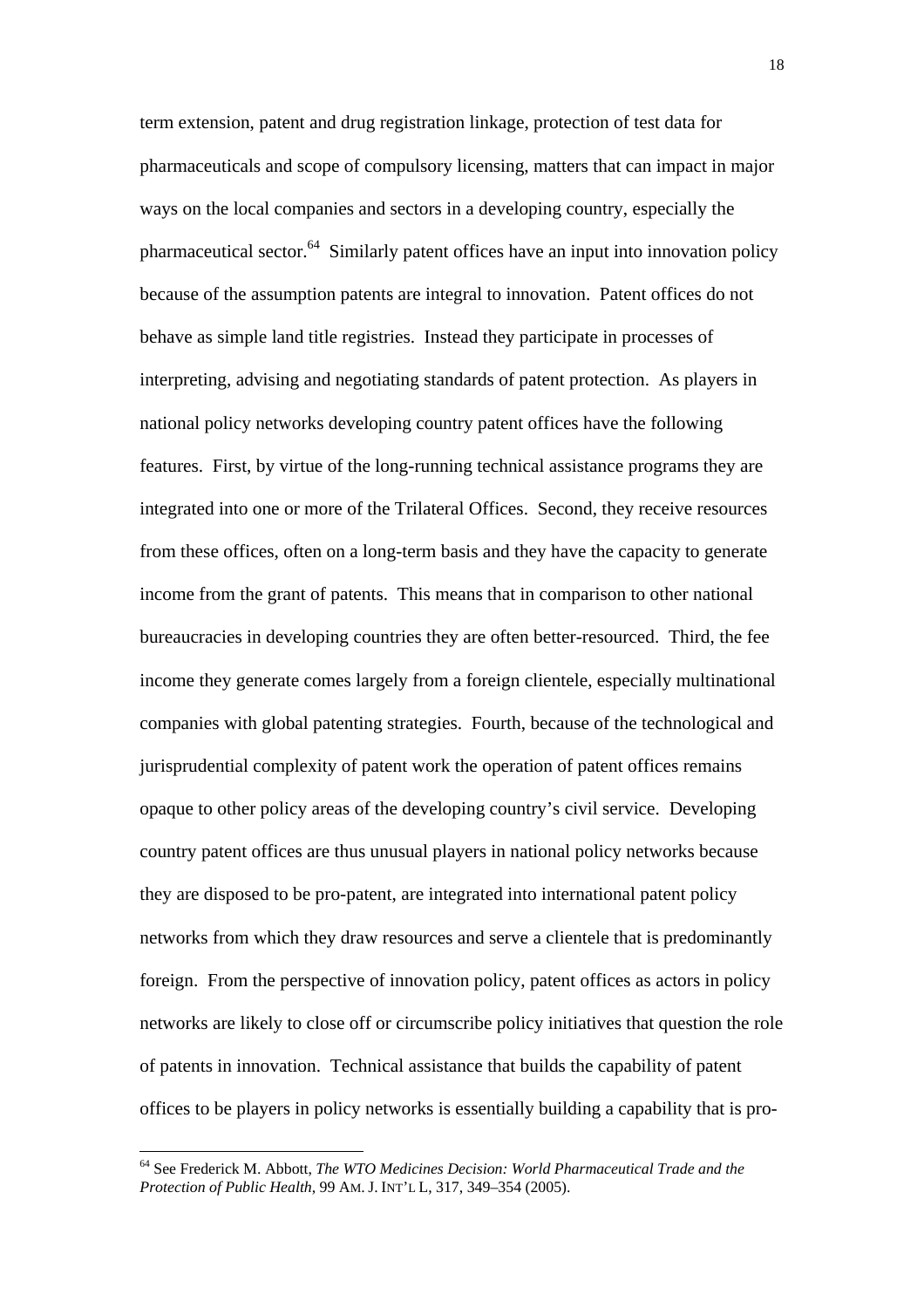patent in disposition. This in short is technical assistance that tilts the policy playing field in particular direction.

#### **4. Regulating Patent Offices**

The previous sections have shown that the Trilateral Offices are leading the creation of a globally integrated approach to patent administration. Most developing country patent offices will in essence simply register patents that have been filed and examined in another jurisdiction. Despite the current talk by the major patent offices about the need for quality, quality systems, improving quality etc probably little improvement in quality of granted patents will actually take place. The basic explanation lies in the long-run reduction of the costs of patenting which has contributed to a rise in the scale of patenting that no-one expected.<sup>65</sup> At the time that the European Patent Convention was being negotiated it was estimated that the European Patent Office would receive about  $40,000$  patent applications per year.<sup>66</sup> In 2006 the EPO reported that it had received  $208,500$  applications.<sup>67</sup> The numbers were even higher in the JPO $^{68}$  and the USPTO. $^{69}$ 

The primary concern of the Trilaterals has become productive efficiency rather than patent quality. This is not to say that patent offices are not concerned about the

<span id="page-19-0"></span> $<sup>65</sup>$  The direct connection between the reduction in patent fees and a rise in patenting is rarely</sup> commented upon. For an exception see KLAUS BOEHM WITH AUBREY SILBERTSON, THE BRITISH PATENT SYSTEM 37 (vol. 1 1967).

<span id="page-19-1"></span><sup>&</sup>lt;sup>66</sup> Dennis Thompson, *The Draft Convention For A European Patent*, 22 INT'L & COMP. L.Q. 52, 61

<span id="page-19-4"></span><span id="page-19-3"></span><span id="page-19-2"></span>

<sup>(1973).&</sup>lt;br><sup>67</sup>EUROPEAN PATENT OFFICE, 1996 ANNUAL REPORT 15 (1997).<br><sup>68</sup> JPO reports 408,674 for 2006. See http://www.jpo.go.jp/shiryou\_e/toukei\_e/report\_a\_r\_e.htm<br><sup>69</sup> At the USPTO, the Office of Initial Patent Examination applications. See USPTO, 2006 PERFORMANCE AND ACCOUNTABILITY REPORT, *available at* http://www.uspto.gov/web/offices/com/annual/2006/3020100\_patentperfrm.html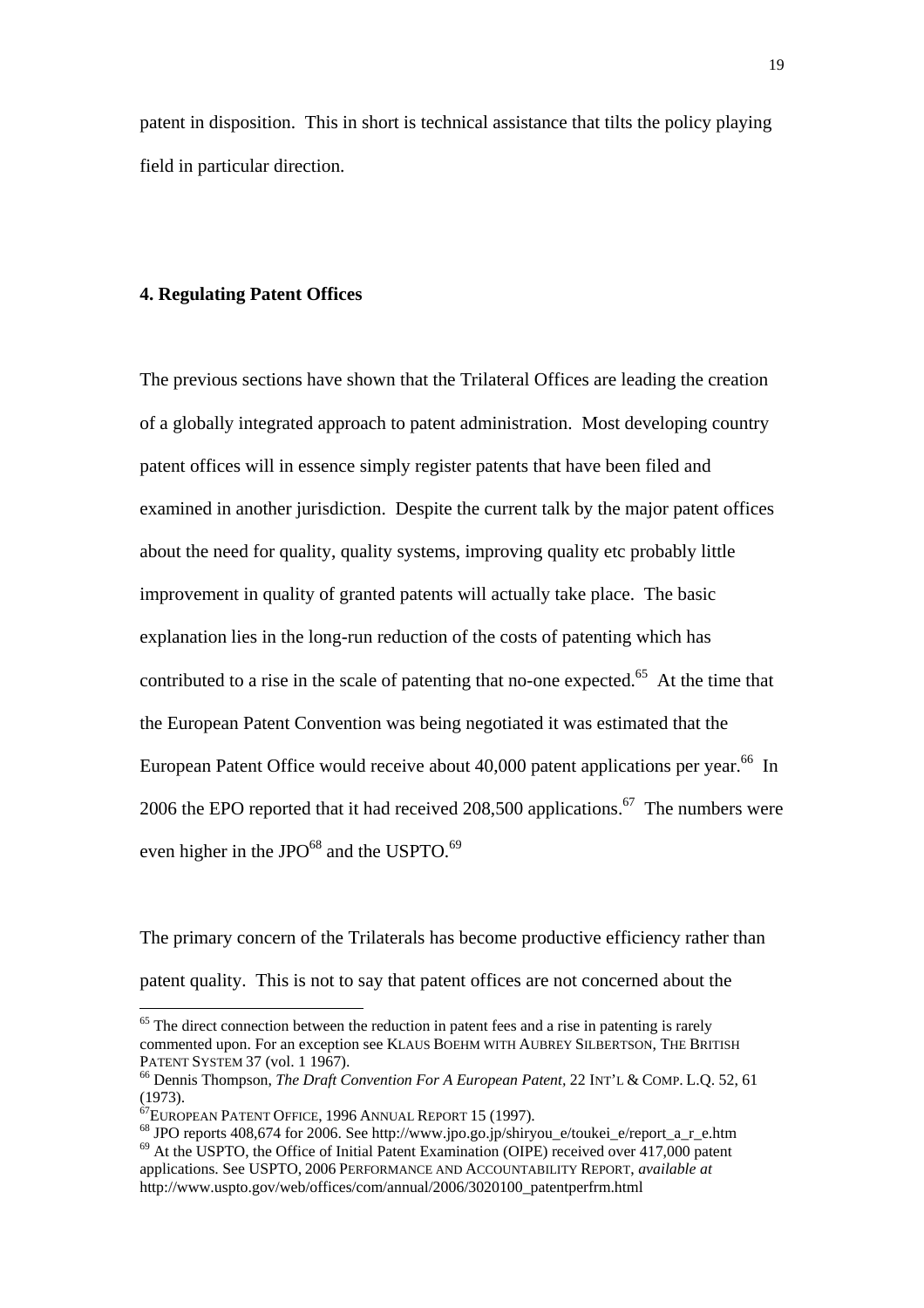quality issue. In Europe the Administrative Council of the EPC has led a consultation and debate with a view to developing a long-term strategy for the European patent system. [70](#page-20-0)

In a note on the patenting situation in Europe the German, Danish and Dutch delegation observed that the increase in applications had not been matched by increasing levels of R&D in Europe, something that one might have expected if a simple causal relationship between patent and  $R&D$  investment held.<sup>71</sup> "Mere quantity" the delegations observed "cannot be regarded as a sign of increasing innovative power".<sup>72</sup> One theme being discussed is a return to quality. This theme of a return to quality has been followed up by some national patent offices making specific suggestions, including raising the threshold of inventive step, reducing the costs to examiners of rejecting an application and reducing the opportunities for applicants to manipulate the application process (for example, restricting their capacity to split patent applications).<sup>73</sup>

That said the reality is that in the case of the EPO patent examiners have 35% less time to examine patent applications than they did in the  $1990s$ .<sup>74</sup> The most likely scenario is that all the Trilateral Offices will continue their productive efficiency drive in order to deal with their respective backlog problems.<sup>75</sup> We noted earlier that pharmaceutical patenting has increased.<sup>76</sup> All other things being equal, the more pharmaceutical patents that are applied for, the more that will be granted. Developing

<span id="page-20-0"></span><sup>70</sup> The documentation for the debate *available at* http://www.epo.org/about-us/epo/consultation-

<span id="page-20-1"></span>processes/strategy-debate.html.<br>
<sup>71</sup> See NOTES ON THE PATENTING SITUATION IN EUROPE, CA/92/05, Munich, 18.05.2005.<br>
<sup>72</sup> Id.<br>
<sup>73</sup> See DUTCH PAPER ON THE STRATEGY DEBATE, CA/68/06, Munich 15.02.2006.<br>
<sup>74</sup> See SUEPO POSI

<span id="page-20-3"></span><span id="page-20-2"></span>

<span id="page-20-4"></span>

<span id="page-20-6"></span><span id="page-20-5"></span>WORKLOAD CA/132/02, 08.10.2002. In the USPTO, first action pendency for 2006 was 22.6 months. See http://www.uspto.gov/web/offices/com/annual/2006/3020100\_patentperfrm.html. 76 See *supra* note 8.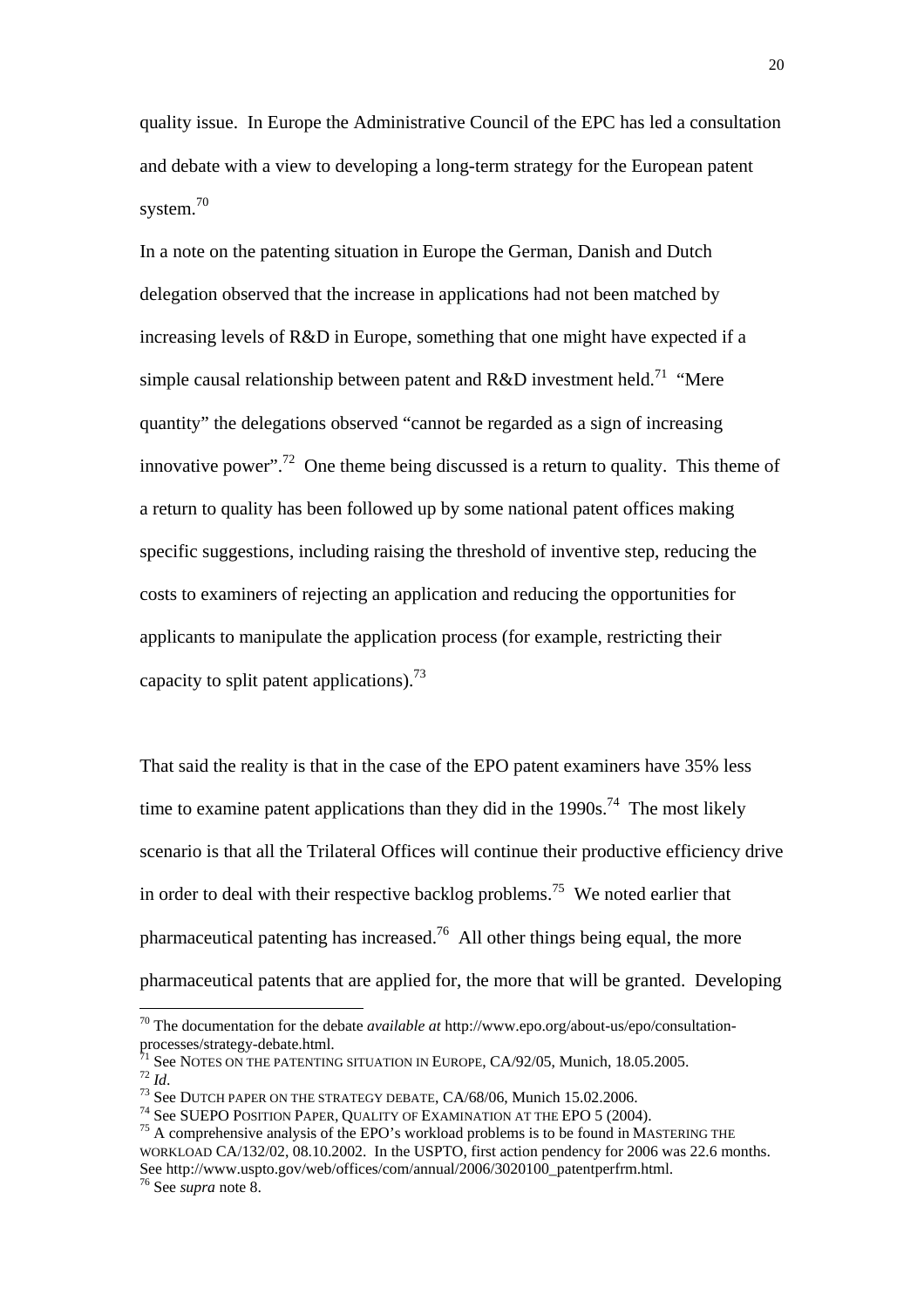country patent offices acting on the basis of decision trees like the one we outlined for Vietnam (see Figure 2)will simply register patents on which one of the Trilateral Offices has taken a positive action acting in its capacity as a national office (regional in the case of the EPO) or as an International Searching Authority (ISA) under the PCT.<sup>77</sup> Importantly, the rise in the use of the PCT by companies means that the patent offices that are ISAs will by virtue of taking the first action on a PCT application have a considerable influence on the fate of that application in a developing country. The only two countries which could claim to be developing countries that are ISAs are China and Korea[.78](#page-21-1) Membership of the PCT in particular by a developing country, as we will see in a moment, will make it easier for pharmaceutical companies to apply for patents in that country. The easier, cheaper and faster that developing country patent offices make their procedures, the more pharmaceutical patents will end up on their books and in their economies.

By way of example, very little patenting takes place in the Pacific Islands.<sup>79</sup> Yet after Papua New Guinea joined the PCT in 2003 one report pointed out that it had received about 940 designations.<sup>80</sup> Currently Papua New Guinea appears to be being routinely designated under the PCT by applicants.<sup>81</sup> Kirabati, which is one of the islands facing rising sea levels because of climate change, has approximately 20 registered pharmaceutical patents[.82](#page-21-5) Kiribati runs a patent re-registration system under which it is possible for a UK patent-holder to re-register a patent in Kiribati. This re-

<span id="page-21-0"></span> $77$  The EPO, JPO and the USPTO are all International Search Authorities for the purposes of the PCT.

<span id="page-21-2"></span><span id="page-21-1"></span>See http://www.wipo.int/pct/en/quality/authorities.html.<br><sup>78</sup> The list of 13 ISAs is available at http://www.wipo.int/pct/en/quality/authorities.html.<br><sup>79</sup> See SUSAN FARQUHAR, ASIAN DEVELOPMENT BANK–COMMONWEALTH SECRETARIA INTERNATIONAL PROPERTY RIGHTS OFFICE FOR THE SOUTH PACIFIC: COST-BENEFIT ANALYSIS, PACIFIC<br>STUDIES SERIES, TOWARD A NEW PACIFIC REGIONALISM, (vol. 3, Working Paper 16, n.d.). <sup>80</sup> See *id* at 20. <sup>81</sup> A structured search of the WIPO PCT database using PG (the country code for Papua New Guinea)

<span id="page-21-4"></span><span id="page-21-3"></span>for designated states turned up 455, 843 records, available at http://www.wipo.int/pctdb/en/. 82 Information provided by IP Australia.

<span id="page-21-5"></span>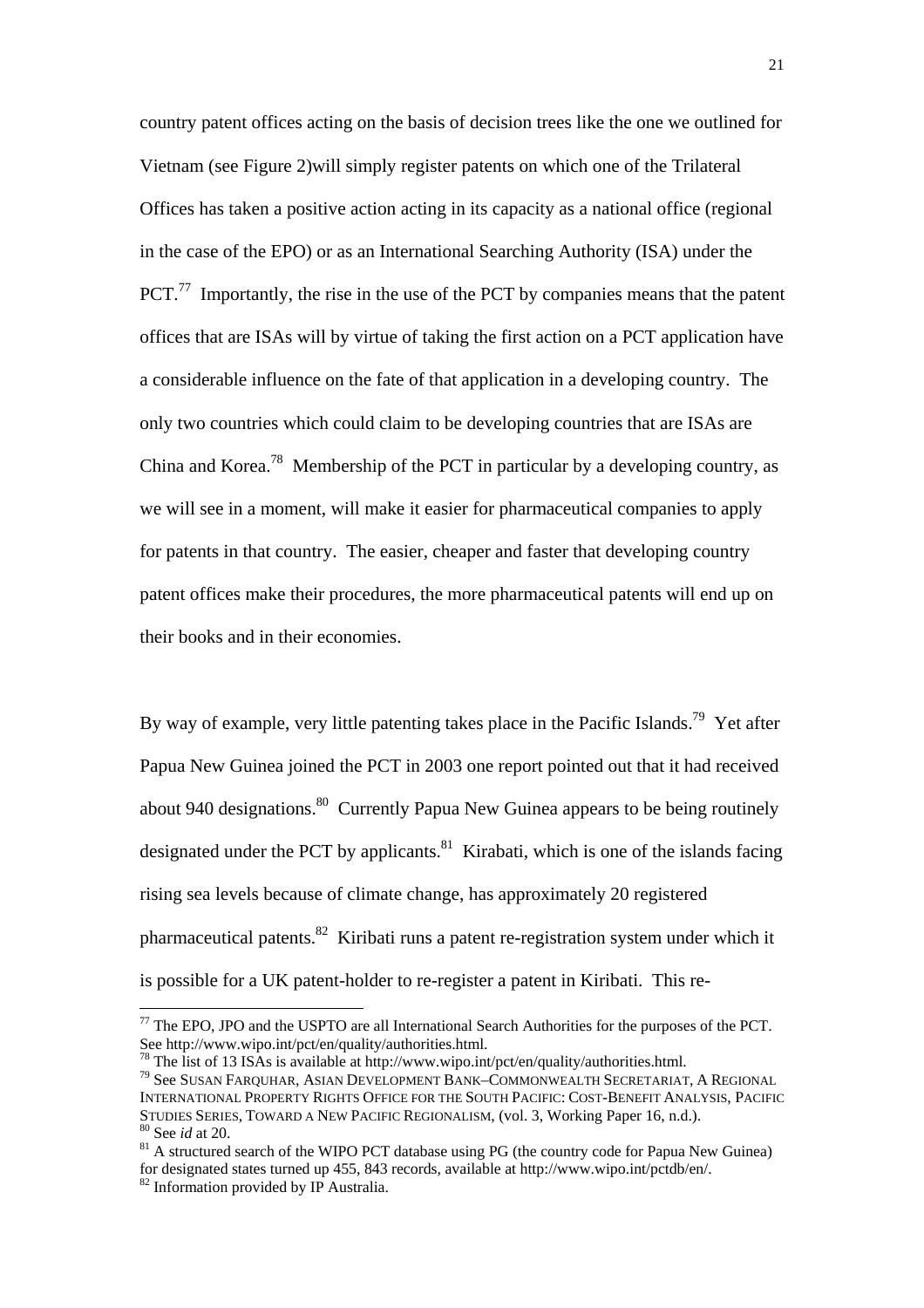registration system had been created during the British Empire, allowing UK patent holders to register an UK patent in a colony or protectorate of the British Empire that had adopted a law allowing for re-registration.<sup>83</sup> The Pacific Islands also provide an example of the way in which empire continues its institutional echo in developing countries. In a number of UK territories and Commonwealth countries (for example, Fiji, Gambia and Uganda) the owner of the UK European patent has three years within which to apply for the registration of that patent in those territories and countries[.84](#page-22-1)

The example of Kiribati and Papua New Guinea illustrate a basic point about corporate patent behaviour. If the system of patent administration makes the option of obtaining worldwide patent protection cheaper and easier companies will use the system. Companies, as the example of Papua New Guinea shows, will use a global system of patent administration to give themselves the option of obtaining patents in developing countries. If companies exercise those options and register patents developing countries will have to have in place the regulatory infrastructure to deal with any possible problems of access to medicines that those patents raise. Papua New Guinea, for example, has a serious HIV/AIDS problem.<sup>85</sup> If pharmaceutical multinationals register patents on antiretroviral drugs in Papua New Guinea, then this will make it more complicated for the government to pursue the option of using generic antiretrovirals to scale up treatment. Papua New Guinea's capacity to make use of the generic option in the face of patents will depend on whether it has

<span id="page-22-0"></span> $83$  Report of the DEPARTMENT COMMITTEE ON THE PATENTS AND DESIGNS ACTS AND PRACTICE OF THE PATENT OFFICE, HIS MAJESTY'S STATIONERY OFFICE,  $71$  (1931).

<span id="page-22-1"></span> $^{84}$  For the full list see EUROPEAN PATENT OFFICE, OFFICIAL JOURNAL EPO  $4/2004$ , 179 (2004).<br>  $^{85}$  See AUSAID, COMMONWEALTH OF AUSTRALIA, FINAL REPORT OF HIV EPIDEMIOLOGICAL

<span id="page-22-2"></span>MODELLING AND IMPACT STUDY, IMPACTS OF HIV/AIDS 2005–2025 IN PAPUA NEW GUINEA, INDONESIA AND EAST TIMOR (2006).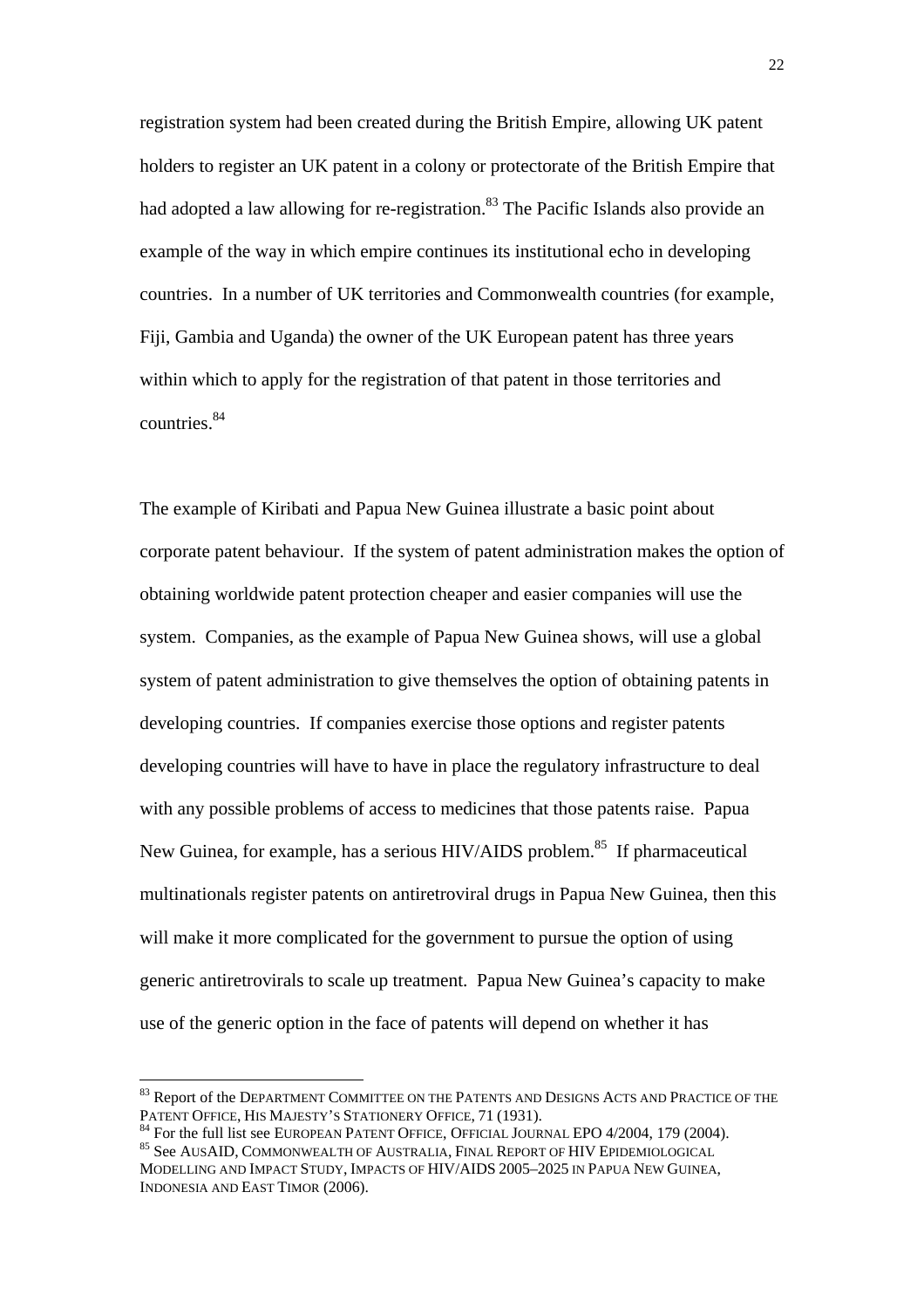administrative systems in place to issue compulsory licences and whether it has the political will to use those systems.

The experience of Thailand with the didanosine (ddl) patent shows the demand that is put on resources in a developing country to fight one single pharmaceutical patent of doubtful validity[.86](#page-23-0) The patent on Dideoxy Purine Nucelosides was a broad formulation patent and issued to Bristol Myer Squibb on 22 January 1998.<sup>87</sup> One effect of its issuance was that Thailand's Government Pharmaceutical Organization had to stop production of a generic version of ddl. Doubts about the validity of the patent led to a civil society campaign that included litigation to revoke the patent. The case settled in December 2003 and BMS withdrew the patent. Fighting this one patent involved a large number of government and civil actors in Thailand and dragged on for almost 6 years to produce a result in which the company simply withdrew the patent. The key issues on which civil society wanted a court ruling, issues concerning the circumstances of the patent's grant and its validity were never ruled upon by a court. These kinds of patent litigation exercises require many civil society activists to co-ordinate and find resources to fight a case over a period of years. Thailand has historically had a vigorous NGO health movement and is one of the few developing countries in which an indigenous civil society health movement could have mobilized in this way. Moreover, the reality is that this was a fight over just one formulation patent of doubtful validity.

<span id="page-23-0"></span><sup>86</sup> Didanosine (ddl) is important in second line treatment. See MEDECINS SANS FRONTIERES, UNTANGLING THE WEB OF PRICE REDUCTIONS: A PRICING GUIDE FOR THE PURCHASE OF ARVS FOR DEVELOPING COUNTRIES,  $15$  (9<sup>th</sup> ed., 2006).

<span id="page-23-1"></span> $87$  Thailand's experience with the ddl patent is described in ASEAN SECRETARIAT , REGIONAL REPORT: THE ASEAN-ROCKEFELLER FOUNDATION PROJECT ON INTELLECTUAL PROPERTY LAWS REVIEW AND CAPACITY BUILDING ON INTELLECTUAL PROPERTY RIGHTS RELATED TO PUBLIC HEALTH IN THE ASEAN REGION, 267–71 (2005).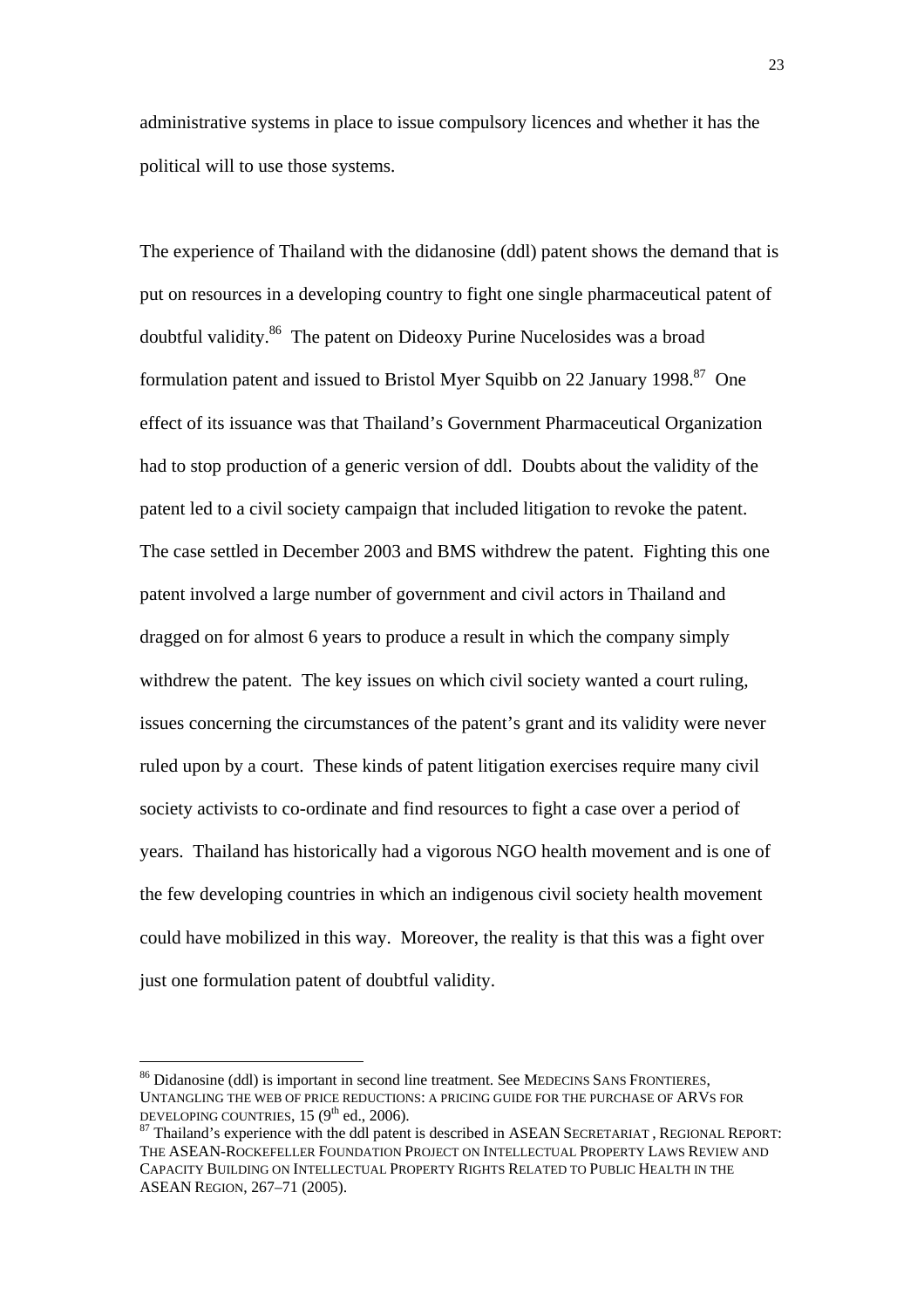There is one last observation to make about the ddl case. During the litigation the Thai patent office came in for criticism because it intervened in the litigation in ways that favoured Bristol Myer Squibb.<sup>88</sup> This behaviour is consistent with the broader argument of the paper that developing country patent offices have over a long period of time been steadily integrated into an emerging system of global patent administration. By virtue of this integration they will be disposed to behave in ways that are likely to be pro-patent. The patent offices of developing countries will through their daily administrative practices help to maintain patent-regulated pharmaceutical markets that will make access to medicines by their citizens more rather than less difficult. This does raise the issue of how developing country governments should respond to the way in which their patent offices are functioning.

One strand of regulatory theory does provide a conceptualization of the problem that faces developing country governments when it comes to patent offices. Drawing on the work of Niklas Luhmann<sup>89</sup> and known as the legal theory of autopoeisis it argues that law is a closed subsystem of regulation that reproduces itself through an internal process of reference to other norms.<sup>90</sup> The system is said to be binary in that something is either law or not law, or in the case of patents office patentable or not patentable. This systems line of thinking in regulation conceptualizes problems of regulation in terms of failures of communication (and therefore coordination) amongst subsystems. $91$  Since the patent system reproduces itself through a self-referential

<span id="page-24-1"></span><span id="page-24-0"></span>

<sup>&</sup>lt;sup>88</sup> See *id* at 270.<br><sup>89</sup> NIKLAS LUHMANN, A SOCIOLOGICAL THEORY OF LAW (Elizabeth King & Martin Albrow trans., Routledge & Kegan Paul, London, 1985).

<span id="page-24-2"></span><sup>&</sup>lt;sup>90</sup> For an overview see Colin Scott, *Regulation in the age of governance: the rise of the post-regulatory state*, *in* THE POLITICS OF REGULATION: INSTITUTIONS AND REGULATORY REFORMS FOR THE AGE OF GOVERNANCE 145, 151–154 (Jacint Jordana & David Levi-Faur eds., 2004).

<span id="page-24-3"></span><sup>&</sup>lt;sup>91</sup> On the application of the theory to law see, for example, HUGH COLLINS, REGULATING CONTRACTS, (1999); REGULATING LAW (Christine Parker et al. eds., 2004).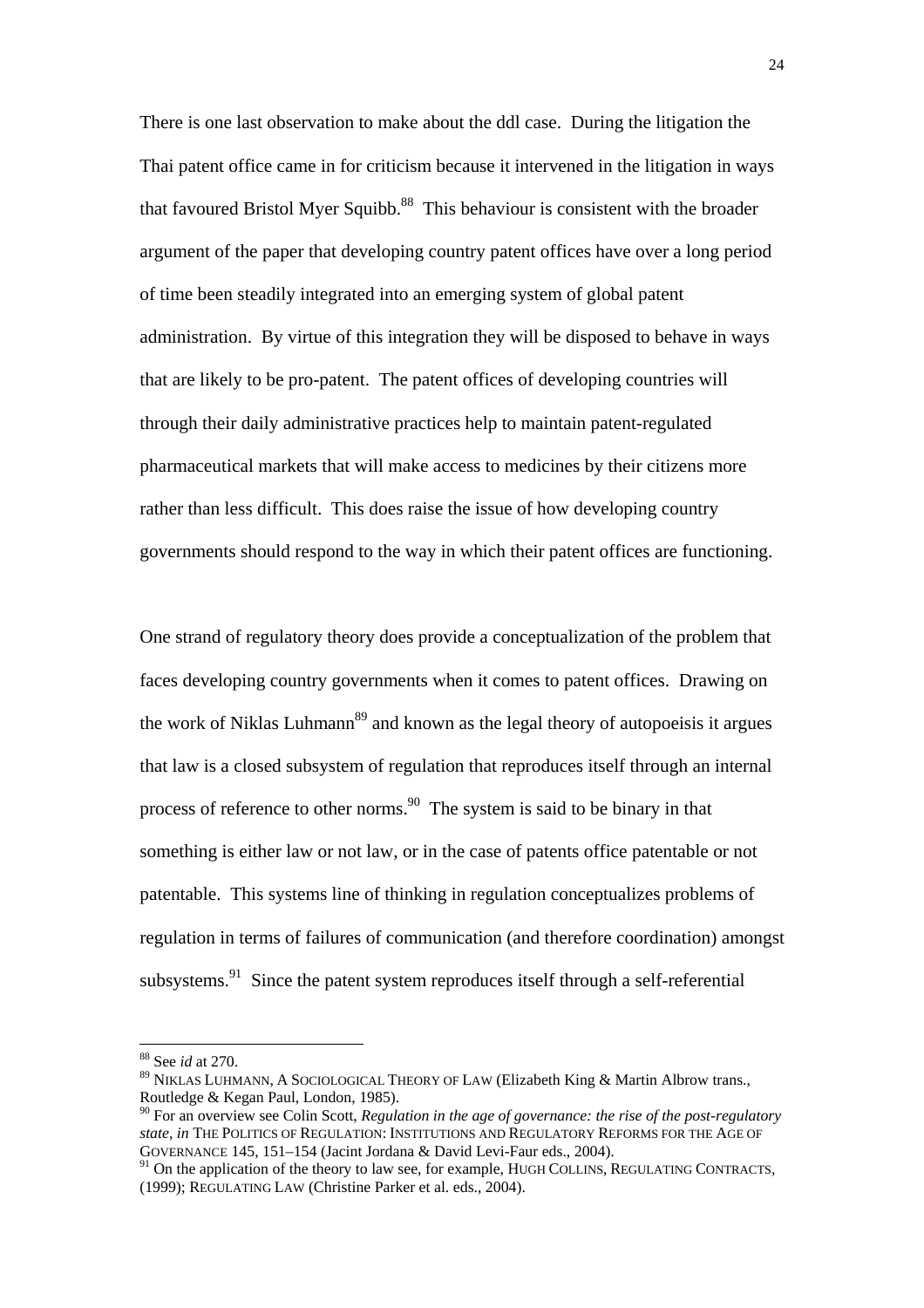process based on a narrow binary it becomes increasingly isolated from other subsystems. The challenge then for governments is to bring patent offices in from the regulatory cold, or less metaphorically, to integrate patent office administration with the goals of public health.<sup>92</sup> Patent administration is one area where the processes of globalization have left states with considerable discretion.<sup>93</sup> How states run their patent offices is still very much up to them. The integration of developing country patent offices into a global system of patent administration is something that developing countries have let happen rather than something that was a necessary outcome of globalization. The final section of this paper suggests two ways in which patent office administration might itself be regulated in order to further the goal of public health in developing countries.

# **5. Knowledge is power, prevention is better than cure**

 $\overline{a}$ 

A fundamental prerequisite for the regulation of patent offices is that other sectors of government take a deeper and more critical interest in the operation of patent offices. In a fieldwork project involving capacity building and intellectual property rights and public health this author interviewed numerous health officials and visited a number of patent offices. <sup>94</sup> On the field trip to Laos, a public health official was assigned to take the author to the patent office. The first two buildings we visited turned out not to hold the patent office, which led to some light hearted banter about a reclusive

<span id="page-25-0"></span> $92$  As an aside it should be said that systems thinking is not especially optimistic about regulatory interventions. For the reasons why see Gunther Teubner, *Juridification: Concepts, Aspects, Limits, Solutions, in* JURIDIFICATION OF SOCIAL SPHERES: A COMPARATIVE ANALYSIS OF THE AREAS OF

<span id="page-25-1"></span>LABOR, CORPORATE, ANTITRUST AND SOCIAL WELFARE LAW 3–48 (Gunther Teubner ed., 1987).<br><sup>93</sup> States have much less discretion when it comes to choosing standards of patent protection because of international agreements. See JOHN BRAITHWAITE & PETER DRAHOS, GLOBAL BUSINESS REGULATION

<span id="page-25-2"></span><sup>(2000). 94</sup> Work undertaken for the ASEAN Secretariat and reported in Regional Report: See *supra* at note 88.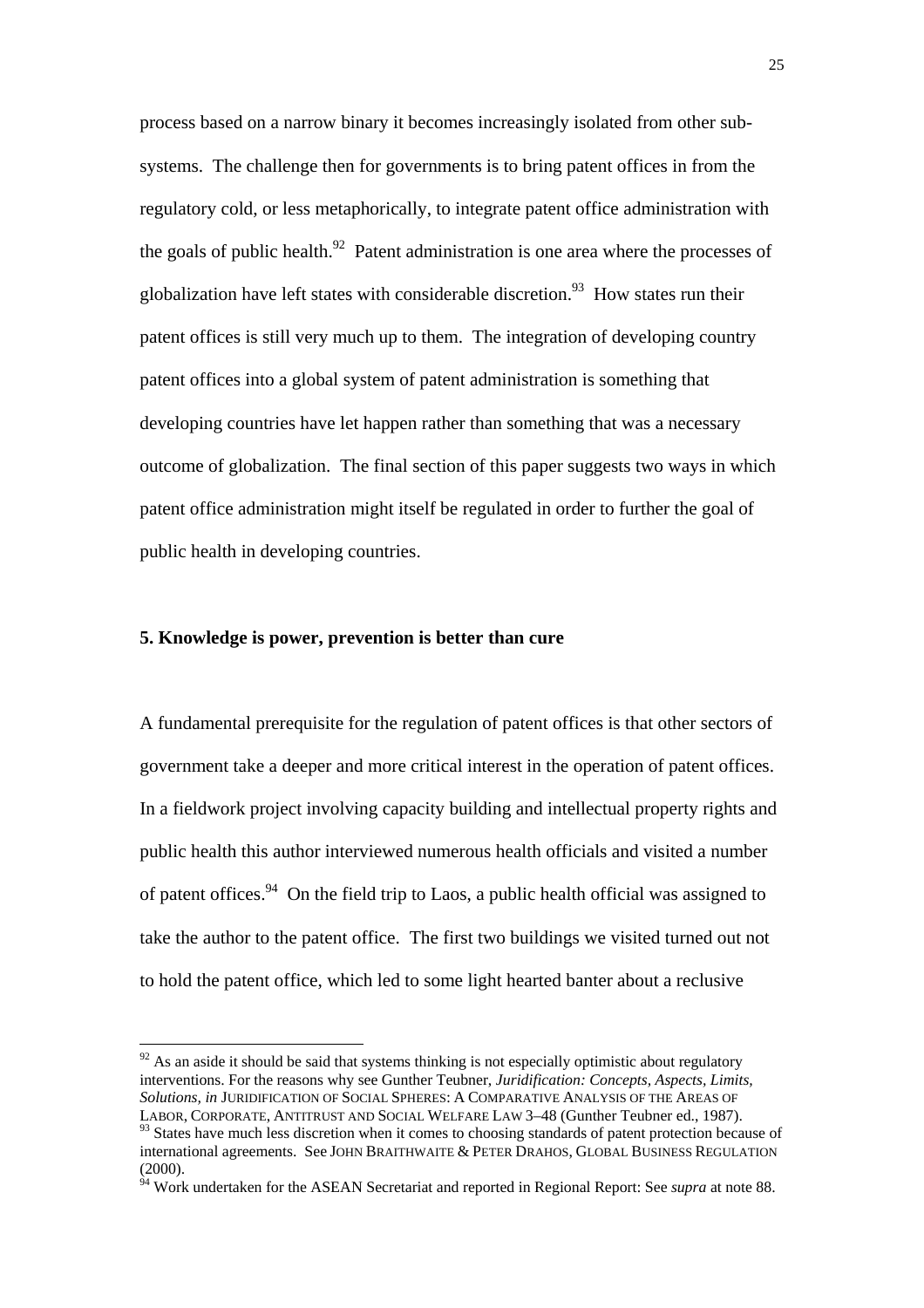patent office. On the third try we were successful. In other countries patent offices were located a little more easily, but the Laotian experience turned out to be emblematic of a broader truth. Health officials in developing countries did not know the first thing about the operations of their patent offices and how those operations might impact on access to medicines. Clearly knowledge about what patent offices do (knowledge in the old fashioned sense of knowing the truth about their operations, including their relations with pharmaceutical companies, their relations with the Trilaterals and the quality of their examination systems) is a first step if developing country governments want to integrate their patent offices into a national public health strategy on access to medicines.

Assuming such knowledge, the next question is what kind of steps can developing country governments take in order to ensure that the work of national patent offices does not undermine the goal of access to medicines. Thailand's experience with the ddl patent strongly suggests that a guiding principle for developing countries should be prevention rather than cure ie it is much better to find ways to prevent pharmaceutical patents of doubtful validity getting on to the patent register rather than trying to remove them through costly litigation. Litigation as a regulatory tool for pharmaceutical patents is not a viable option in most developing countries. It is probably a viable option in very few countries since it requires the incentive of lucrative pharmaceutical product markets worth contesting, a strong generic sector, a cultural disposition towards litigation, a profession capable of servicing that litigation and of course litigants with deep pockets. Only the US scores well on all of these factors and even then the costs of patent litigation in the US are increasingly seen as a

26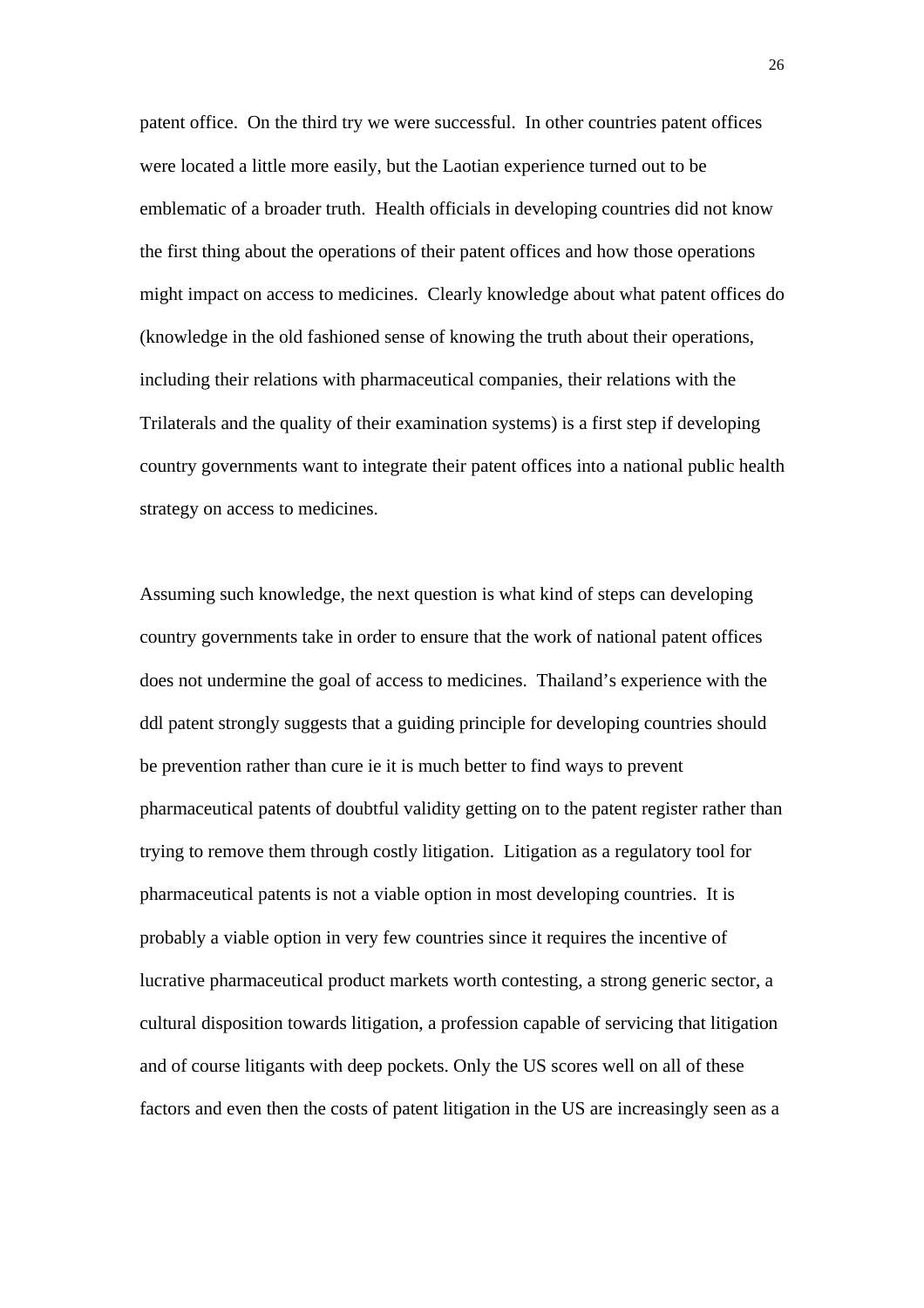problem.<sup>95</sup> Developing countries simply do not have evolved legal markets that can act as a meaningful regulatory tool when it comes to pharmaceutical patent litigation. At the time of the author's visit to the Indonesian patent office in 2004 he was told that there were 40 registered patent attorneys with only 10 of those having a viable practice[.96](#page-27-1) In the Philippines the generic companies interviewed complained about the problem of finding competent patent litigation expertise, pointing out that the few competent firms in the area tended to work for pharmaceutical multinationals.<sup>97</sup> The generic industry in Malaysia reported a similar experience.<sup>98</sup> As one member of a Malaysian generic firm said 'it takes a lot of guts' to take on pharmaceutical multinationals in patent litigation. Litigation as an option in least developed countries like Laos is simply not an option. None of this is especially surprising. Why, after all, would we expect developing country pharmaceutical companies operating in small economies that lack a tradition of patent law to behave like pharmaceutical companies that operate in the world's largest economy?

A model of patent office regulation in the area of pharmaceuticals that operates on the basis of prevention is the one that has been created by Brazil. In 1999 Brazil passed a measure that made the grant of patents on pharmaceutical products and processes dependent on the consent of the Brazilian Sanitary Surveillance Agency (ANVISA).<sup>99</sup> Patent applications concerning pharmaceuticals are processed by Brazil's intellectual property office in the normal way, but ANVISA scrutinizes them for compliance with

<span id="page-27-0"></span><sup>&</sup>lt;sup>95</sup> On the complexities of patent litigation and its costs in the US see James Bessen & Michael J. Meurer, *Lessons for Patent Policy from Empirical Research on Patent Litigation, in* INTELLECTUAL

<span id="page-27-1"></span><sup>&</sup>lt;sup>96</sup> Interview in the Sub-Directorate of Patent Administration and Technical Services, Jakarta, (Jan. 24, 2006).<br><sup>97</sup> Interview with the Philippine Chamber of Pharmaceutical Industry, Manila (May 6, 2004).<br><sup>98</sup> Interview with Malaysian generic firms, Kuala Lumpur (Aug. 30, 2005).

<span id="page-27-2"></span>

<span id="page-27-3"></span>

<span id="page-27-4"></span><sup>&</sup>lt;sup>99</sup> The measure was consolidated in Article 229-C of the Law 10.196/01. It reads as follows: "229-C The allowance of patents to pharmaceutical products and processes will depend upon previous consent of the Brazilian Sanitary Surveillance Agency – ANVISA".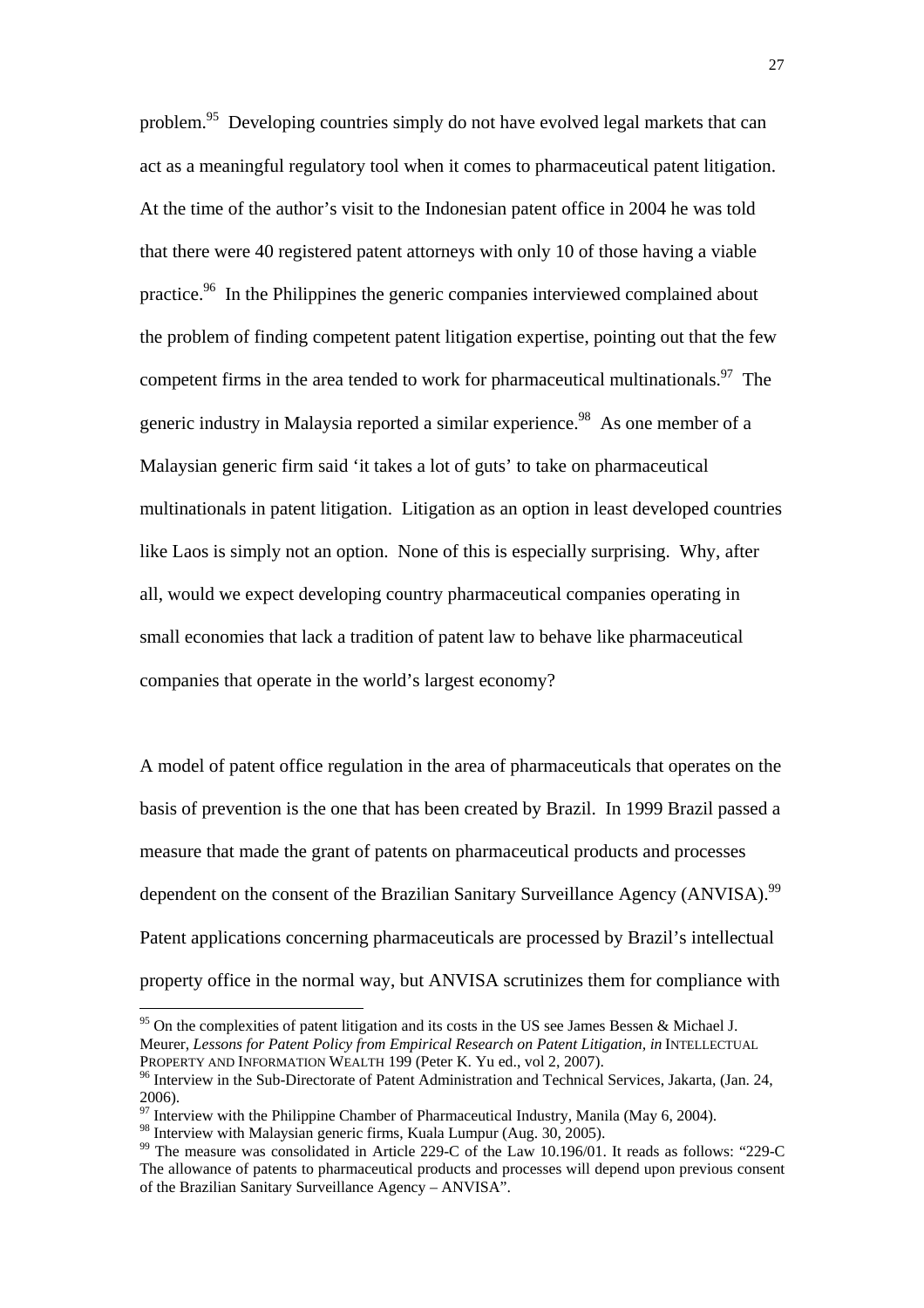the requirements of patentability. If ANVISA concludes that the patent application fails to meet one or more of the criteria of patentability it can withhold its consent to the grant of the patent in which case the patent cannot issue.<sup>100</sup> For the purpose of making judgements about patentability criteria such as the requirement of an inventive step ANVISA has established a technical group of experts.

The Brazilian model is worth close study by other developing countries.<sup>101</sup> It is a preventive strategy that avoids the high costs of attempting to remove patents that have been granted. It is also an integrative regulatory strategy. It links patentability criteria in the area of pharmaceuticals to the goal of welfare-enhancing innovation in the health sector. One of the real concerns with pharmaceutical patenting has been that patent offices are granting patents over essentially trivial steps in the innovation process.<sup>102</sup> The reasons for this are complex having to do with the incentive settings that face patent offices, the narrow training of patent examiners, the fact that patent examiners are not researchers and are not integrated into communities of public health experts that know about what constitutes real innovation in a given field. From the perspective of the patent social contract, the grant of patents over trivial or obvious steps in the pharmaceutical innovation process constitutes a welfare loss to society. Involving public health experts in the process of patent administration is one way of

 $\overline{a}$ 

<span id="page-28-2"></span>example, EDWARD HORE, PATENTLY ABSURD: EVERGREENING OF PHARMACEUTICAL PATENT PROTECTION UNDER THE *PATENTED MEDICINES (NOTICE OF COMPLIANCE) REGULATIONS* OF CANADA'S *PATENT ACT* (2004), available from the Canadian Generic Pharmaceutical's Association and A. Somogyi et al. *Inside the isomers: the tale of chiral switches*, 27(2) AUSTRALIAN PRESCRIBER, 24 (2004); Aaron S. Kesselheim, *Intellectual Property policy in the Pharmaceutical Sciences: The Effect of Inappropriate Patents and Market Exclusivity Extensions on the Health Care System*, 9(3) THE AAPS JL E306 (2007).

<span id="page-28-0"></span><sup>&</sup>lt;sup>100</sup> Information provided to the author by Ms Ana Paula Jucá Silva of ANVISA in a paper titled 'ANVISA and pharmaceutical products and process patents', on file with author. 101 Other countries in South America are studying the Brazilian model. Email communication from Ms

<span id="page-28-1"></span>Ana Paula Jucá Silva on July 11, 2007.<br><sup>102</sup> This has led to complaints in a number of countries about the problem of evergreening. See, for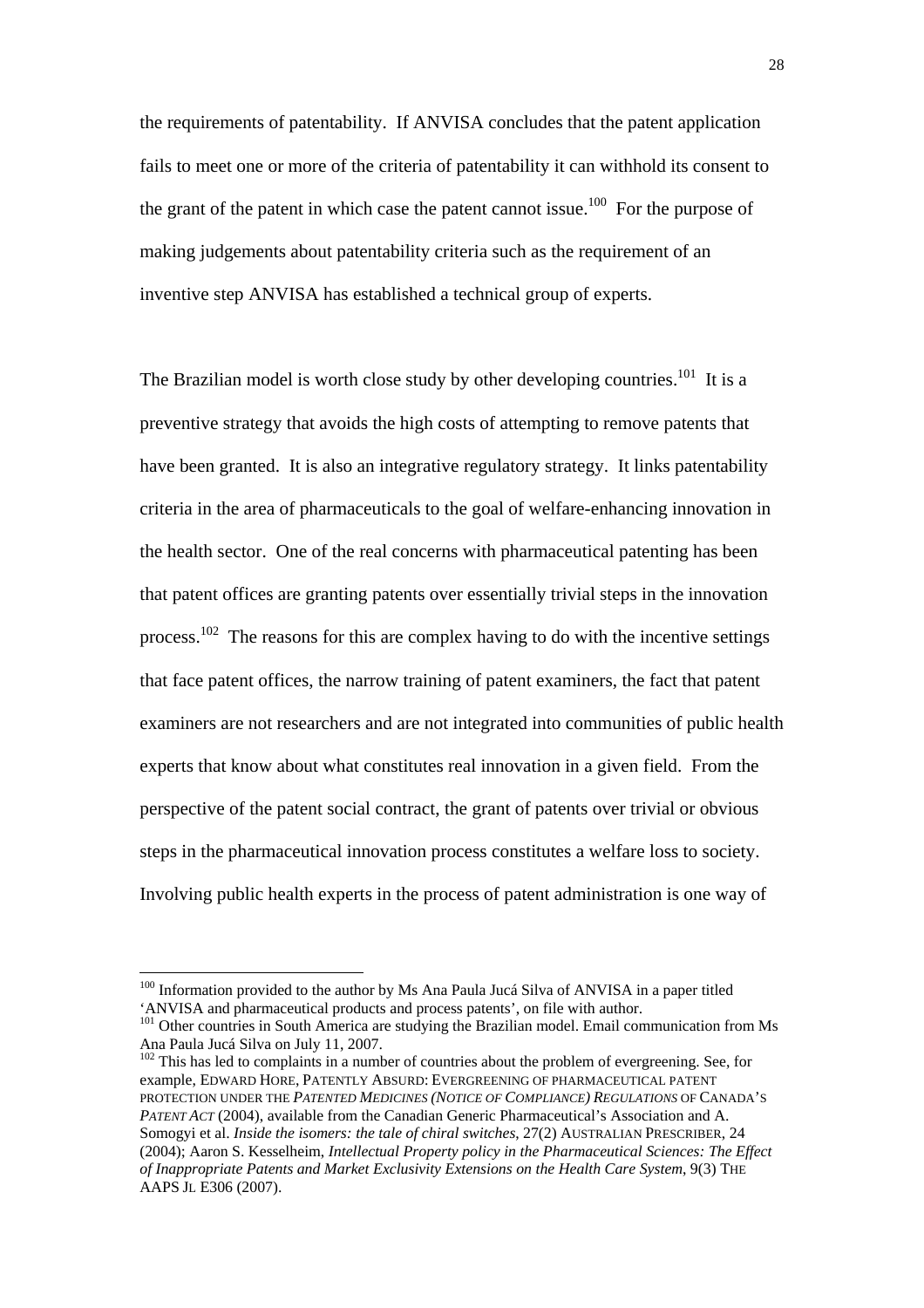helping to ensure that the patent social contract functions as it should in the health sector.

Another mechanism that could be used by national regulators to deal with the effects of rising numbers of patents in their jurisdictions is a transparency register. In theory, the patent system is meant to disclose invention information and create certainty for downstream innovators.<sup>103</sup> In practice, precisely the reverse happens. Modern large scale patenting creates large-scale rule complexity that leads to uncertainty. Companies are often not sure that they have found all the patents relevant to a product on which they are working. They often have doubts about the scope of the patents they have found. Patents, unlike blocks of land, do not come with settled boundaries. The Swedish Patent and Registration Office, in commenting on the reform of the International Patent Classification system, observed in 1999 that the problems with the IPC had grown to a point "where even experts have trouble making accurate searches".<sup>104</sup>

These kinds of uncertainty are especially dangerous from the point of view of the public management of risk, as the recent experience with Roche's patents and licences over oseltamivir illustrated. Roche's reluctance to disclose the patent situation in each country left public health officials confused as to what or what was not permissible in terms of the manufacture and importation of oseltamivir, the drug that

<span id="page-29-0"></span><sup>&</sup>lt;sup>103</sup> In the words of the US Court of Appeals for the Federal Circuit, the "whole purpose of a patent" specification is to disclose one's invention to the public. It is the quid pro quo for the grant of the period of exclusivity." See LizardTech, Inc. v. Earth Res. Mapping, Inc., 433 F.3d 1373, 1375 (Fed. Cir.

<span id="page-29-1"></span> $^{104}_{104}$  See IPC/R 1/99 Rev. 1 Annex 10, 1–2, at

http://www.wipo.int/edocs/mdocs/classifications/en/ipc\_ref\_2/ipc\_r\_1\_99\_rev\_1.pdf.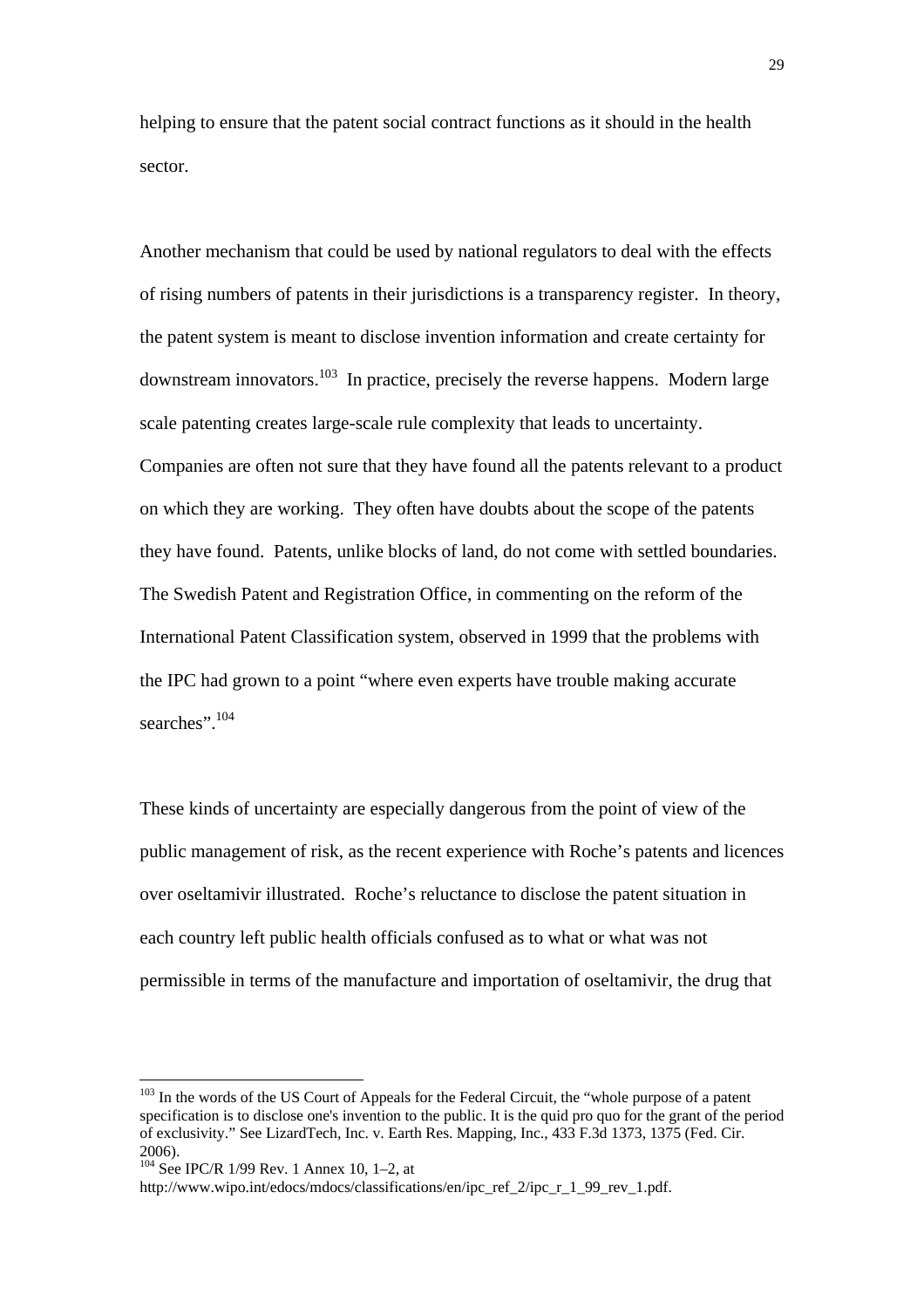the WHO has recommended as a frontline tool for dealing with an outbreak of avian bird flu. $105$ 

In order to deal with the complexity and uncertainty that is deliberately generated by the gaming behaviour of sophisticated players within the patent system, simple brightline rules are needed to remove this complexity.<sup>106</sup> One way to do this would be for regulatory agencies to establish patent transparency registers in areas of technology where there were serious risk management issues and transparency concerning the patent situation was, to borrow the words of TRIPS, necessary "to protect human, animal or plant life or health or to avoid serous prejudice to the environment".<sup>107</sup> The scope of the transparency register's operation would be a matter for a regulator to decide as part of a risk assessment exercise. A register could target, for example, research tools in biotechnology, particular classes of drugs, specific plants or genes. The use of registers would not, in other words, be confined to a particular type of technology. Companies would be required to use the registers to make a full disclosure of the patents surrounding the targeted technology. Other companies would be able to rely on the register knowing that there were no other hidden surprises for them. In addition, the registers would require the disclosure of information relating to ownership and licensing. This information is in practice difficult to track down. Private clearing house mechanisms have failed to provide this information in any systematic way.

<span id="page-30-0"></span><sup>105</sup> Buddhima Lokuge, Peter Drahos and Warwick Neville, *Pandemics, antiviral stockpiles and biosecurity in Australia: what about the generic option?*, 184(1) MED. J. AUSTL. 16–20 (2006).<br><sup>106</sup> For a philosophical defence of simple rules for dealing with complexity see Richard A. Epstein,

<span id="page-30-1"></span>SIMPLE RULES FOR A COMPLEX WORLD (1995).<br><sup>107</sup> Article 27(2) of TRIPS.

<span id="page-30-2"></span>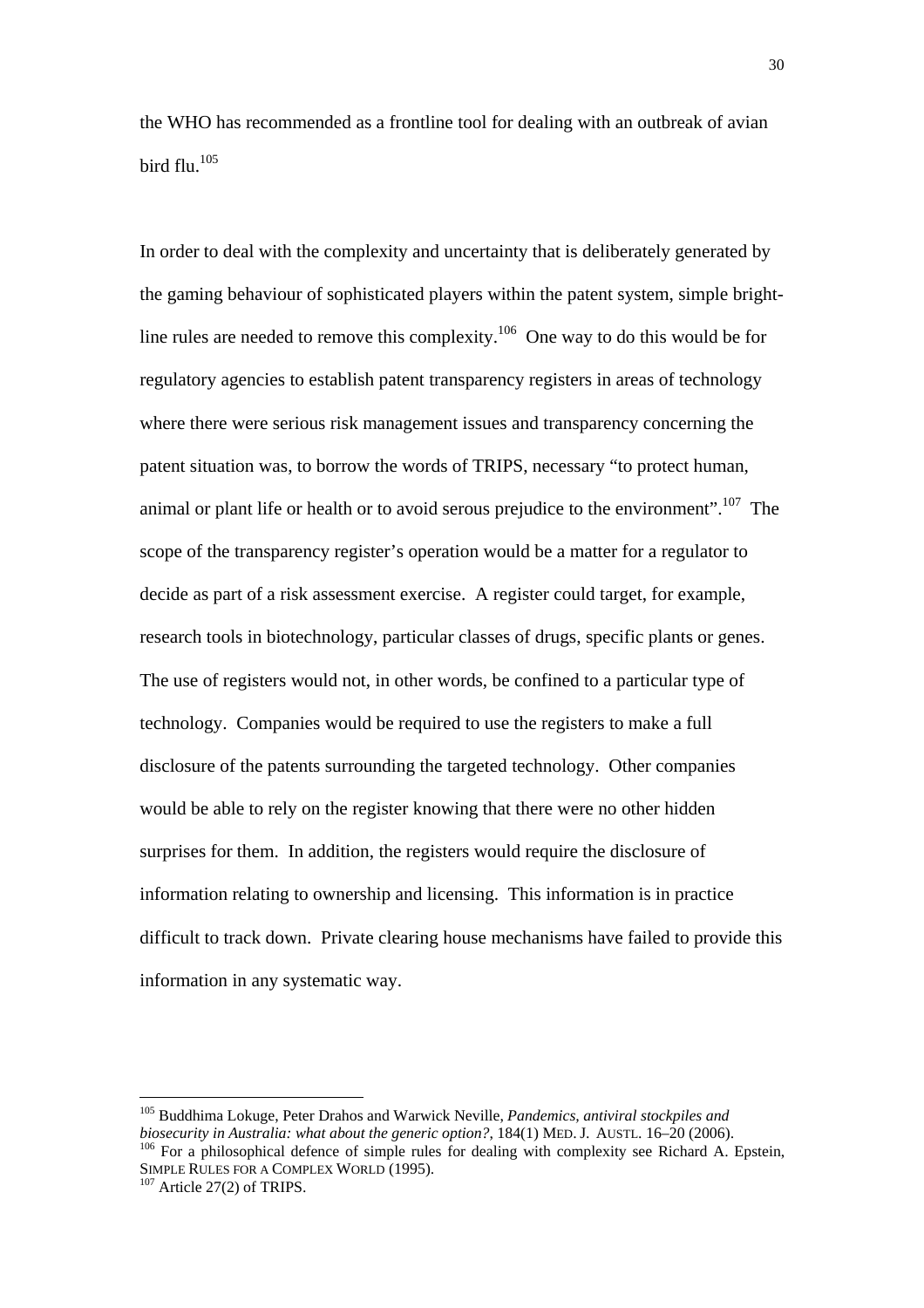The cost to a company of not disclosing on a transparency register a patent that it should have disclosed could be some form of estoppel that would prevent it from enforcing that patent. Some companies might respond by flooding the transparency register with patents. Since companies are rational actors a deterrence mechanism could be used to overcome this potential problem. A patent (or some of its claims) put on the register that could not be shown to have reasonable prospects of enforcement by a court in an infringement action could be taken off the register. Procedures for removing patents from a transparency register would, in the first instance, be swift and administrative in nature. If it were later proved that the patent owner had no reasonable basis for believing the patent or some of its claims to be enforceable, severe financial penalties could be imposed on the company and the patent attorneys responsible for drafting the patent. Section 26C of the Therapeutic Goods Act 1989 (Australia), for example, imposes a penalty of \$10 million on companies in order to deter companies from using patents of doubtful validity as part of a strategy of preventing or delaying the registration of generic drugs. Much higher fines than these are needed, as well as criminal penalties.

Transparency registers would only need to be created by regulatory agencies in areas where it was important to reduce the social costs of the uncertainty and complexity being orchestrated by patent owners. Society can live with the uncertainty generated by patents over tennis racquets. It should not have to live with uncertainty, in vital areas like pharmaceuticals, that compromises its ability to respond to serious threats like pandemics. The key to the success of transparency registers would be to keep the rules that establish them simple and to place the onus of disclosure and judgement about patent quality on the person with the best information to make that disclosure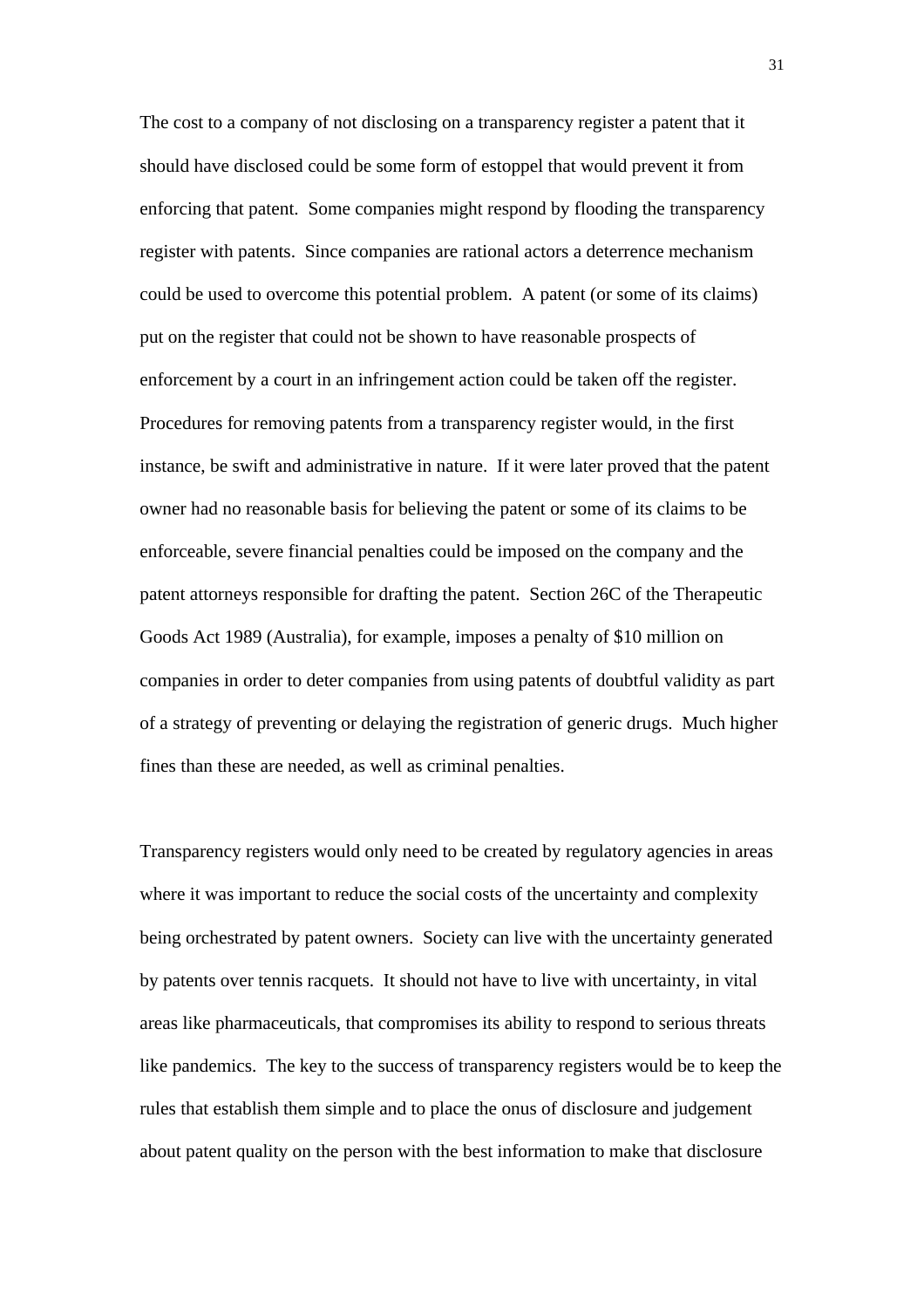and those judgements, namely the patent owner. The experience of the US with its Orange Book system for regulating the relationships amongst generic companies, brand-name companies, pharmaceutical patents and drug registration suggests that registers based on complex rules will simply generate rent-seeking behaviour.<sup>108</sup> A transparency register would require a company to disclose all the patents around a particular technology. Failure to disclose would mean that the company would not be able to enforce the patent. Placing low-quality patents on the register would have to run the gauntlet of a quick administrative procedure for their removal and severe penalties and criminal sanctions for such gaming behaviour. After the first few prosecutions companies would think much harder about the patents they place on the register. Judgements about the quality of patents would in many cases not be hard to make. The fact that generic companies have prevailed 73% of the time in patent suits under the Orange Book system suggests that for a significant number of patents the judgement about their quality is relatively straightforward.<sup>109</sup> Currently, however, there are incentives for companies to obtain low-quality patents (especially in many developing countries where the prospect of patent litigation is less) and no real costs in doing so. Creating transparency registers would be one way of changing the costbenefit calculation for companies when it came to pursuing low-quality patents.

Finally, the argument that in some jurisdictions, such as the US, transparency registers are not needed because companies have private sophisticated searching techniques for patents is not an argument against transparency registers.<sup>110</sup> Clearly, this will not be true for many local companies in developing countries. But even in the US there are

<span id="page-32-1"></span><span id="page-32-0"></span><sup>&</sup>lt;sup>108</sup> See FEDERAL TRADE COMMISSION, GENERIC DRUG ENTRY PRIOR TO PATENT EXPIRATION (2002). 109 See *id.* at 16.<br><sup>110</sup> See *id.* at 16.<br><sup>110</sup> For the suggestion that companies in the US do not need the notice function of the Orange Book

<span id="page-32-2"></span>because of private search techniques see *id.* at 54.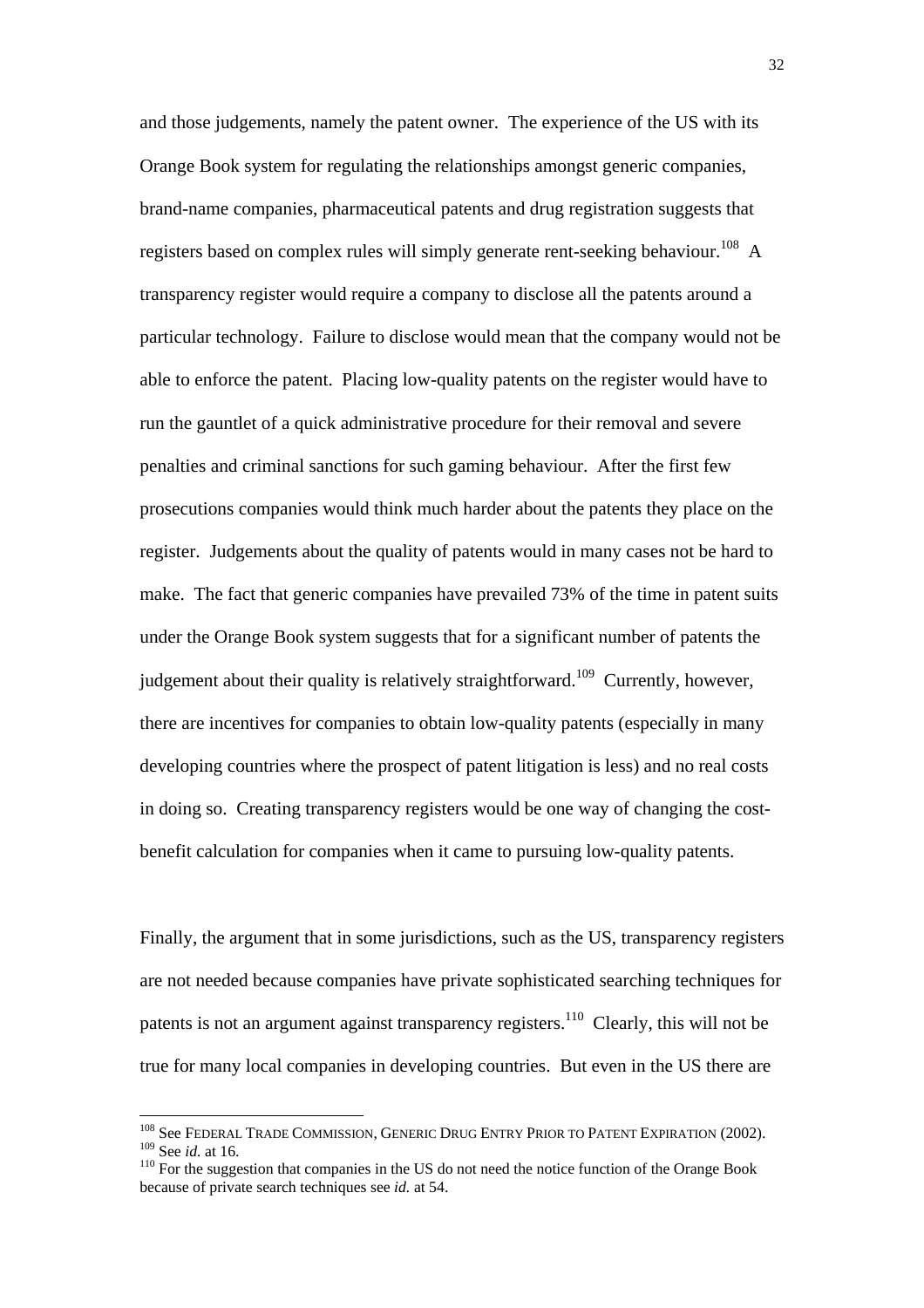many other groups interested in patent transparency than just companies. Obligations of patent transparency and disclosure lie at the heart of the patent social contract. The transparency demanded is a social transparency, not private windows of transparency only available to the well-heeled. Health NGOs, citizen groups, regulators and those working in public policy should not have to bear the costs of remedying the uncertainty generated by the gaming behaviour of patent owners, gaming behaviour that is not consistent with their obligations under the patent social contract. Transparency registers are one way in which to invigorate these obligations.

## **Conclusion**

The Trilateral Offices have since the 1980s established strong programmes of cooperation amongst themselves. Through their technical assistance programmes they have integrated developing country patent offices into an emerging global system of patent administration. The purpose of this global system is productive efficiency. It is to maximize the output of patents at minimum cost. All other things being equal, the patent offices of developing countries will end up granting more and more pharmaceutical patents. This will complicate access to medicines for citizens of developing countries. Developing country governments have to take a much more critical approach to the operation of their patent offices. Relying on patent litigation as a tool to weed out invalid patents will not work in developing countries. These offices need to be re-integrated into a national regulatory strategy that aims to deliver much better levels of access to medicines. One preventive strategy, which has been implemented by Brazil, is to force patent offices to co-ordinate with health experts who are in a much better position than patent examiners to assess the contribution of an invention to innovation and health welfare. Another strategy is to use transparency